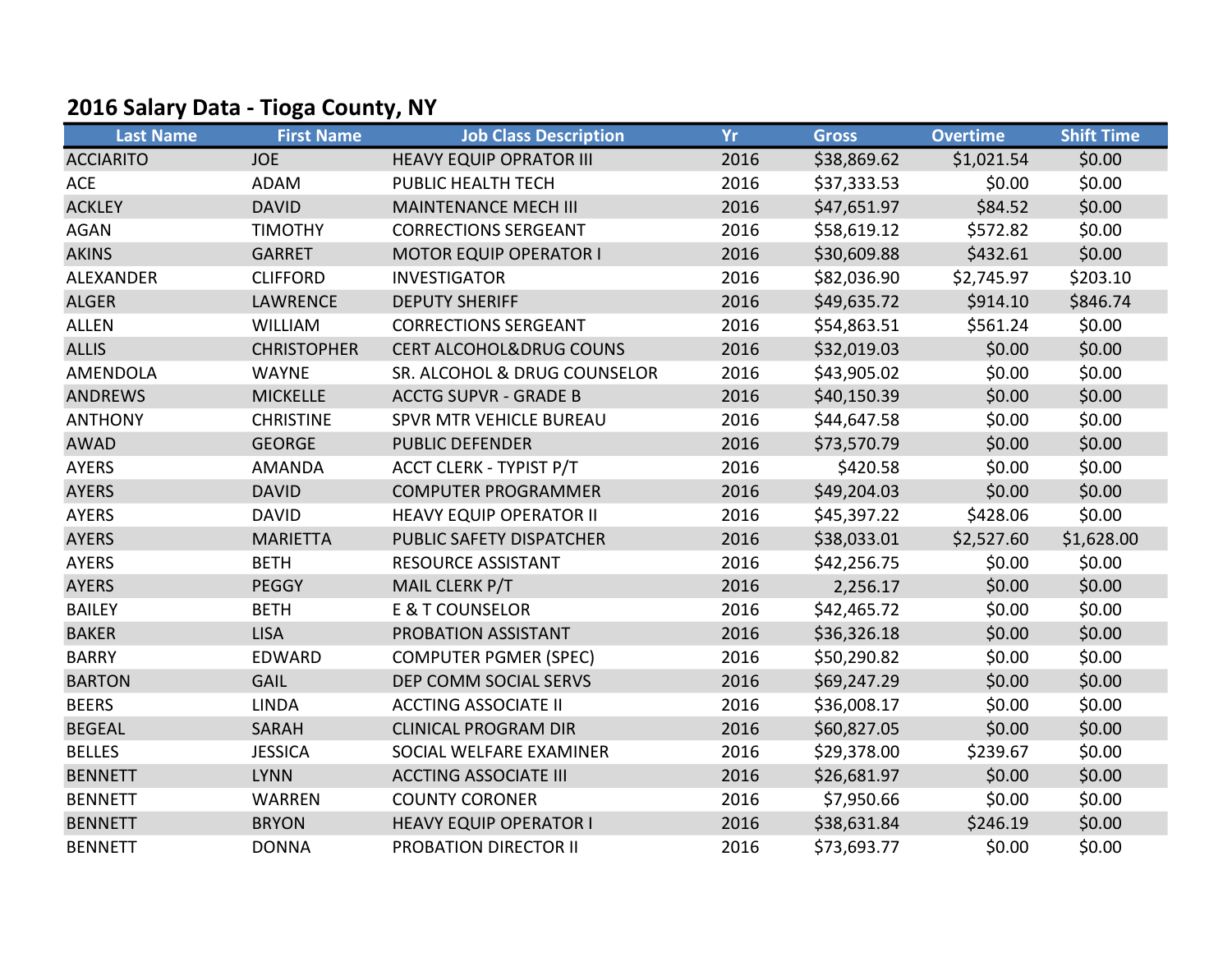| <b>BENNETT</b>    | <b>JENNIFER</b>   | <b>SEC TO COMM PUBLIC WRKS</b> | 2016 | \$31,296.91 | \$0.00      | \$0.00     |
|-------------------|-------------------|--------------------------------|------|-------------|-------------|------------|
| <b>BENSLEY</b>    | <b>BRETT</b>      | <b>MOTOR EQUIP OPERATOR II</b> | 2016 | \$30,427.54 | \$0.00      | \$0.00     |
| <b>BERRY</b>      | <b>DANIEL</b>     | <b>HEAVY EQUIP OPERATOR I</b>  | 2016 | \$39,684.08 | \$2,612.15  | \$0.00     |
| <b>BESSEY</b>     | <b>ADAM</b>       | SERGEANT-SHERIFF               | 2016 | \$71,306.95 | \$1,474.60  | \$8.18     |
| <b>BEVILACQUA</b> | <b>SEAN</b>       | <b>CORRECTIONS OFFICER</b>     | 2016 | \$52,317.18 | \$2,383.72  | \$0.00     |
| <b>BIDWELL</b>    | <b>MICHAEL</b>    | <b>WORKING SUPERVISOR</b>      | 2016 | \$52,865.34 | \$273.60    | \$0.00     |
| <b>BIRTCH</b>     | <b>ANTHONY</b>    | <b>CORRECTIONS OFFICER</b>     | 2016 | \$38,259.52 | \$556.06    | \$0.00     |
| <b>BLAASCH</b>    | <b>THERESA</b>    | PUBLIC SAFETY DISPATCHER       | 2016 | \$39,738.01 | \$4,517.89  | \$1,630.93 |
| <b>BLAASCH</b>    | <b>ROBERT</b>     | SERGEANT-SHERIFF               | 2016 | \$76,055.69 | \$375.11    | \$12.40    |
| <b>BLUMENTHAL</b> | <b>THOMAS</b>     | <b>ACCOUNTANT</b>              | 2016 | \$27,517.32 | \$0.00      | \$0.00     |
| <b>BOBIER</b>     | <b>ALAN</b>       | <b>DEPUTY SHERIFF</b>          | 2016 | \$74,052.52 | \$3,851.64  | \$95.84    |
| <b>BOGART</b>     | <b>FREDERICK</b>  | MAIL CLERK P/T                 | 2016 | \$9,159.46  | \$0.00      | \$0.00     |
| <b>BOGART</b>     | <b>LINDA</b>      | <b>RECORDING CLERK</b>         | 2016 | \$34,557.60 | \$0.00      | \$0.00     |
| <b>BOGART</b>     | <b>SUSAN</b>      | <b>RECORDS MGT CLERK</b>       | 2016 | \$35,722.97 | \$0.00      | \$0.00     |
| <b>BOGART</b>     | <b>MICHELE</b>    | SERGEANT-SHERIFF               | 2016 | \$74,836.29 | \$84.11     | \$0.00     |
| <b>BOLDMAN</b>    | <b>SUSAN</b>      | <b>CASEWORKER</b>              | 2016 | \$41,801.44 | \$1,133.69  | \$0.00     |
| <b>BOSTWICK</b>   | <b>DONALD</b>     | <b>HEAVY EQUIP OPRATOR III</b> | 2016 | \$49,258.46 | \$5,302.97  | \$0.00     |
| <b>BOTSFORD</b>   | <b>KRISTY</b>     | <b>DEPUTY SHERIFF</b>          | 2016 | \$13,956.65 | \$65.02     | \$0.00     |
| <b>BRECHKO</b>    | <b>AMANDA</b>     | <b>CLINICAL SOCIAL WORKER</b>  | 2016 | \$56,561.62 | \$512.46    | \$0.00     |
| <b>BRINK</b>      | LAWRENCE          | <b>HEO SITE LEADER</b>         | 2016 | \$61,025.34 | \$10,612.17 | \$0.00     |
| <b>BRUCE</b>      | <b>LINN</b>       | <b>CIVIL SERVICE ADMINIS</b>   | 2016 | \$49,449.74 | \$0.00      | \$0.00     |
| <b>BRUNNER</b>    | <b>CODY</b>       | <b>CORRECTIONS OFFICER</b>     | 2016 | \$40,857.48 | \$3,154.02  | \$0.00     |
| <b>BUDINGER</b>   | <b>KRISTINE</b>   | <b>CORRECTIONS OFFICER</b>     | 2016 | \$46,042.03 | \$1,380.91  | \$0.00     |
| <b>BUNCE</b>      | <b>RYAN</b>       | <b>DEPUTY SHERIFF</b>          | 2016 | \$64,122.10 | \$8,718.96  | \$1,476.01 |
| <b>BURDICK</b>    | <b>JACQUELINE</b> | <b>E &amp; T COUNSELOR</b>     | 2016 | \$37,877.85 | \$0.00      | \$0.00     |
| <b>BURKE</b>      | <b>SEAN</b>       | <b>SR PROBATION OFFICER</b>    | 2016 | \$45,207.89 | \$0.00      | \$0.00     |
| <b>BYRNES</b>     | <b>ROBERT</b>     | <b>ASST FIRE COORD P/T</b>     | 2016 | \$700.00    | \$0.00      | \$0.00     |
| <b>CAIN</b>       | <b>BRIAN</b>      | <b>PROB SUPERVISOR</b>         | 2016 | \$55,936.93 | \$0.00      | \$0.00     |
| <b>CALABRESE</b>  | <b>MICHAEL</b>    | <b>MAINTENANCE MECH II</b>     | 2016 | \$18,830.11 | \$26.58     | \$0.00     |
| <b>CAMIN</b>      | <b>DOUGLAS</b>    | DIR OF INFO TECH/COMM S        | 2016 | \$77,367.56 | \$0.00      | \$0.00     |
| <b>CAMPBELL</b>   | <b>CHARISSE</b>   | <b>CASE SUPVR - GRADE B</b>    | 2016 | \$47,215.85 | \$168.07    | \$0.00     |
| CANZLER           | <b>AMY</b>        | WLF MGMT SYST ASSISTANT        | 2016 | \$29,335.15 | \$0.00      | \$0.00     |
| <b>CARRIGG</b>    | <b>STEPHANIE</b>  | PARALEGAL                      | 2016 | \$43,346.02 | \$0.00      | \$0.00     |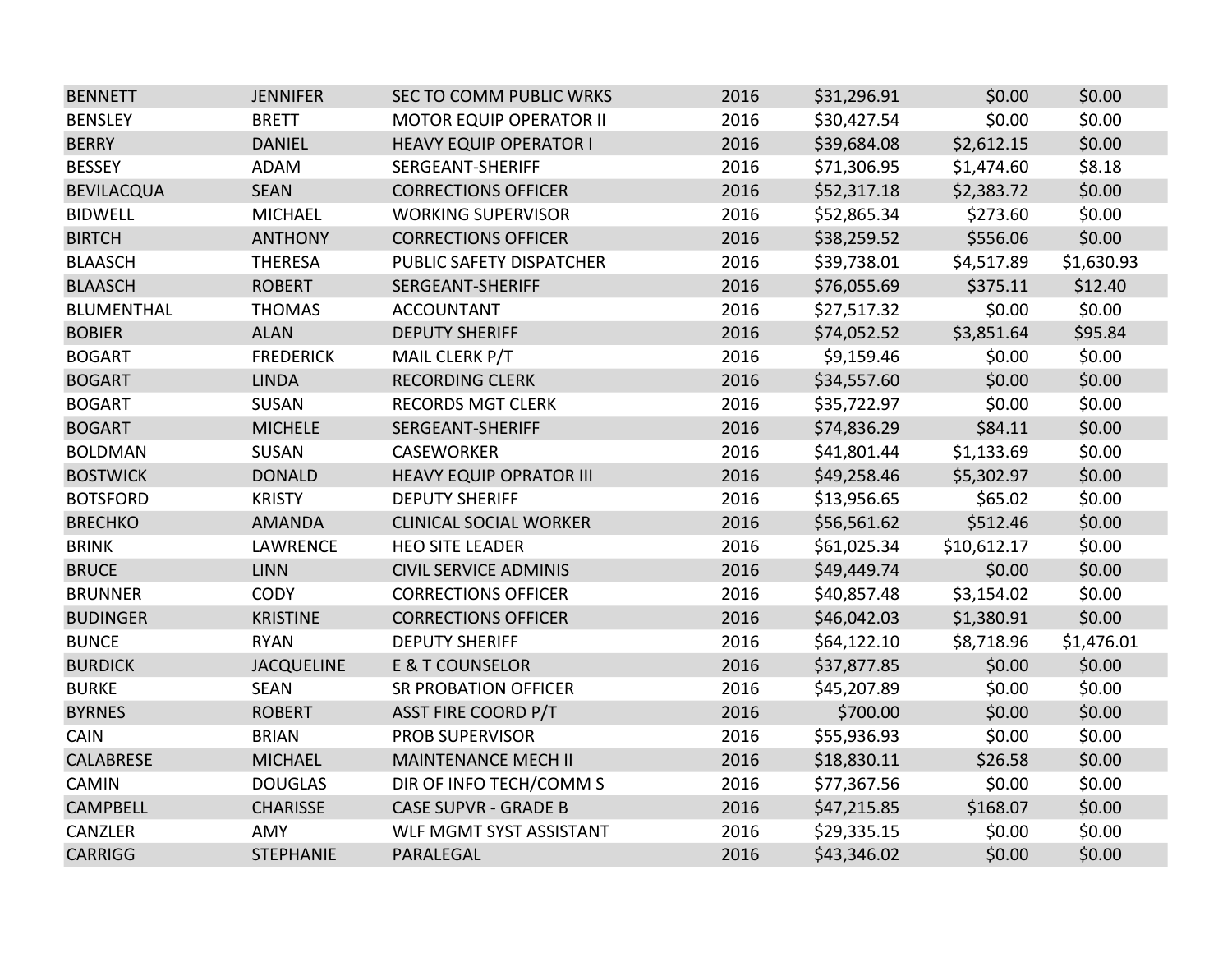| <b>CHANDLER</b>   | <b>LISA</b>      | <b>MOTOR VEHICLE EXAMINER</b> | 2016 | \$26,323.81 | \$0.00      | \$0.00     |
|-------------------|------------------|-------------------------------|------|-------------|-------------|------------|
| <b>CHANDLER</b>   | <b>KATIE</b>     | <b>SR. PAYROLL CLERK</b>      | 2016 | \$6,353.28  | \$89.48     | \$0.00     |
| <b>CHIARELLO</b>  | <b>KARA</b>      | <b>ACCTING ASSOCIATE I</b>    | 2016 | \$26,768.76 | \$0.00      | \$0.00     |
| <b>CHILSON</b>    | <b>BETTY</b>     | <b>ACCTING ASSOCIATE I</b>    | 2016 | \$31,783.69 | \$0.00      | \$0.00     |
| <b>CHILSON</b>    | <b>TARA</b>      | SR SOC WELFARE EXAMINER       | 2016 | \$37,561.27 | \$83.18     | \$0.00     |
| <b>CHURCHMAN</b>  | <b>DAVID</b>     | <b>ASST FIRE COORD P/T</b>    | 2016 | \$200.00    | \$0.00      | \$0.00     |
| <b>CLARK</b>      | <b>VERA</b>      | <b>ACCTING ASSOCIATE I</b>    | 2016 | \$25,707.88 | \$0.00      | \$0.00     |
| <b>CLARK</b>      | <b>KIMBERLY</b>  | PRIN SOC WELF EXAMINER        | 2016 | \$51,408.56 | \$949.62    | \$0.00     |
| <b>CLINE</b>      | <b>THOMAS</b>    | 2ND ASST PUB DEFENDER         | 2016 | \$37,327.10 | \$0.00      | \$0.00     |
| <b>COLE</b>       | <b>CHRISTINA</b> | <b>CORRECTIONS OFFICER</b>    | 2016 | \$35,847.42 | \$1,247.56  | \$0.00     |
| <b>COLE</b>       | <b>STEPHANIE</b> | PUBLIC SAFETY DISPATCHER      | 2016 | \$39,118.47 | \$1,848.31  | \$99.58    |
| <b>CONMY</b>      | <b>SUZANNE</b>   | <b>SR CASEWORKER</b>          | 2016 | \$49,195.00 | \$5,239.11  | \$0.00     |
| <b>COOK</b>       | <b>KELLEY</b>    | <b>SR CLIN SOC WKR</b>        | 2016 | \$47,905.53 | \$0.00      | \$0.00     |
| <b>COOKE</b>      | <b>MICHAEL</b>   | SR CLIN SOC WKR               | 2016 | \$54,157.25 | \$0.00      | \$0.00     |
| <b>CORNEBY</b>    | <b>JESSICA</b>   | <b>ACCTING ASSOCIATE II</b>   | 2016 | \$24,166.56 | \$0.00      | \$0.00     |
| <b>CORNELL</b>    | <b>JAMES</b>     | PARALEGAL                     | 2016 | \$40,799.58 | \$0.00      | \$0.00     |
| <b>CORNWELL</b>   | <b>JOHN</b>      | <b>DEPUTY SHERIFF</b>         | 2016 | \$78,886.71 | \$11,574.42 | \$1,438.91 |
| <b>COSTANTINI</b> | <b>JOYCE</b>     | SR MOTOR VEH LIC CLERK        | 2016 | \$30,324.25 | \$0.00      | \$0.00     |
| <b>CURTIS</b>     | <b>CHRISTINE</b> | <b>TAX ROLL SUPERVISOR</b>    | 2016 | \$5,637.42  | \$0.00      | \$0.00     |
| <b>CUSHMAN</b>    | <b>BARBARA</b>   | SEC TO COMM PUBLIC WRKS       | 2016 | \$33,247.76 | \$0.00      | \$0.00     |
| <b>DAVIS</b>      | <b>ANNE</b>      | SEC 1ST ASST CO ATTY          | 2016 | \$42,959.65 | \$0.00      | \$0.00     |
| <b>DE PUMPO</b>   | <b>ROSEMARY</b>  | SOCIAL WELFARE EXAMINER       | 2016 | \$8,274.93  | \$0.00      | \$0.00     |
| <b>DECKER</b>     | SHELLIANNA       | PUBLIC SAFETY DISPATCHER      | 2016 | \$37,322.23 | \$1,515.61  | \$31.35    |
| <b>DELANEY</b>    | <b>MICHELE</b>   | PARALEGAL P/T                 | 2016 | \$13,022.19 | \$0.00      | \$0.00     |
| <b>DELMAGE</b>    | <b>JOHN</b>      | <b>DEPUTY SHERIFF</b>         | 2016 | \$69,613.57 | \$3,992.82  | \$77.73    |
| <b>DELMAGE</b>    | <b>JOSHUA</b>    | <b>DEPUTY SHERIFF</b>         | 2016 | \$81,831.37 | \$1,186.60  | \$1,278.05 |
| <b>DHUY</b>       | <b>BRIAN</b>     | <b>CORRECTIONS OFFICER</b>    | 2016 | \$53,779.05 | \$506.18    | \$0.00     |
| <b>DITURSI</b>    | <b>KERRI</b>     | <b>CLINICAL SOCIAL WORKER</b> | 2016 | \$52,154.73 | \$0.00      | \$0.00     |
| <b>DIXSON</b>     | <b>RICHARD</b>   | SR COMP MAINT TECH            | 2016 | \$43,399.63 | \$0.00      | \$0.00     |
| <b>DOUGHERTY</b>  | <b>MAUREEN</b>   | <b>CLERK CO LEGISLATURE</b>   | 2016 | \$75,700.56 | \$0.00      | \$0.00     |
| <b>DUFFEK</b>     | <b>DANIELLE</b>  | <b>ACCOUNTANT</b>             | 2016 | \$16,670.05 | \$0.00      | \$0.00     |
| <b>DUNBAR</b>     | <b>JUDY</b>      | <b>OFFICE SPECIALIST II</b>   | 2016 | \$31,037.22 | \$0.00      | \$0.00     |
| <b>DUNDA</b>      | <b>ELIZABETH</b> | <b>CLINICAL SOCIAL WORKER</b> | 2016 | \$1,992.84  | \$0.00      | \$0.00     |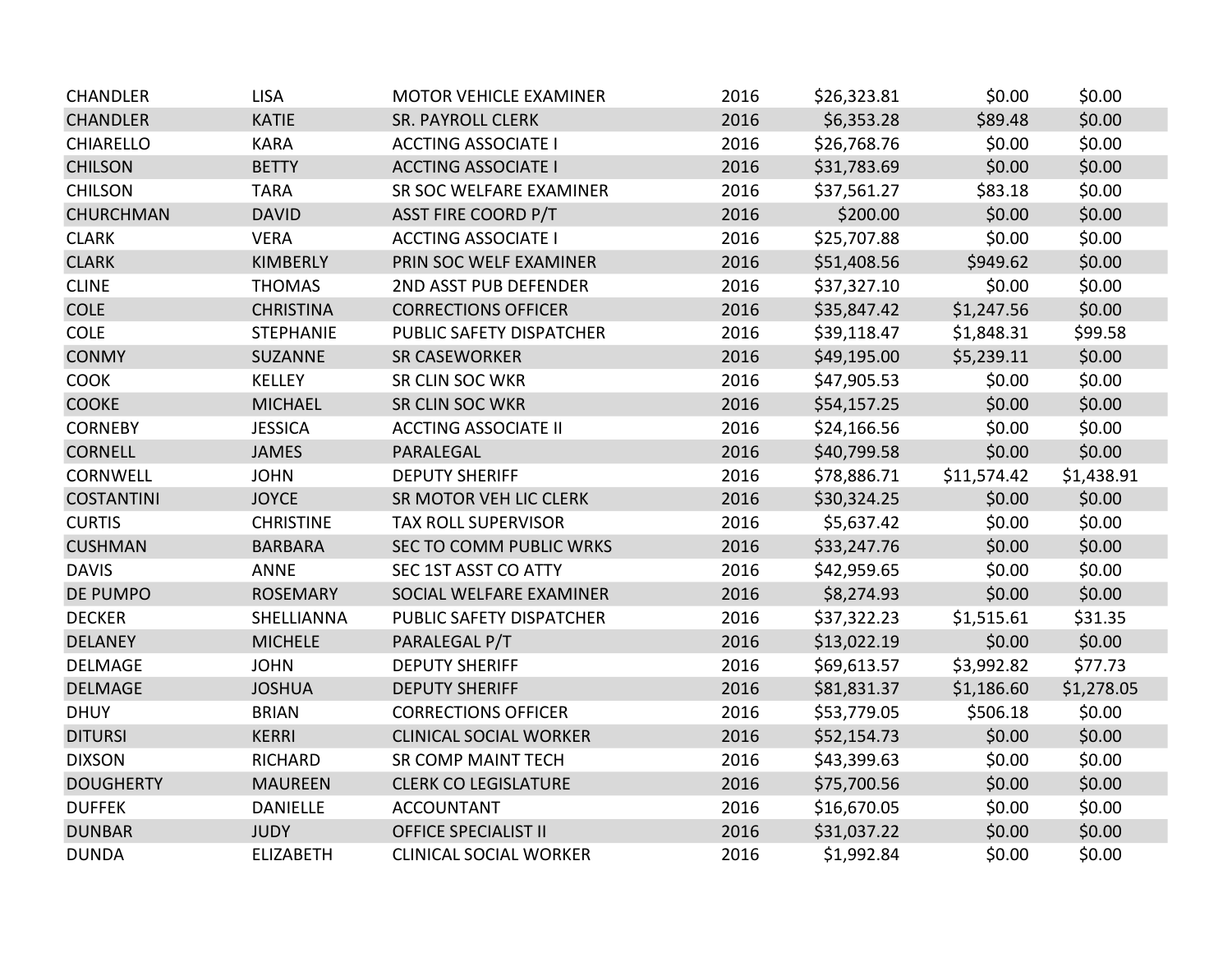| <b>DUVARNEY</b>   | <b>STEVEN</b>     | <b>CHIEF PUBLIC SAFETY DISPATCHER</b> | 2016 | \$58,378.43 | \$1,574.23 | \$4.05     |
|-------------------|-------------------|---------------------------------------|------|-------------|------------|------------|
| <b>DYER</b>       | <b>JENNA</b>      | <b>EARLY INTER SERV COORD</b>         | 2016 | \$1,316.14  | \$0.00     | \$0.00     |
| <b>EDWARDS</b>    | <b>JONATHON</b>   | <b>CORRECTIONS SERGEANT</b>           | 2016 | \$49,212.90 | \$186.23   | \$0.00     |
| <b>EDWARDS</b>    | <b>CHAD</b>       | <b>CORRECTIONS SERGEANT</b>           | 2016 | \$51,507.11 | \$2,480.44 | \$0.00     |
| <b>ELLIS</b>      | <b>LAURA</b>      | <b>ACCTING ASSOCIATE II</b>           | 2016 | \$36,849.50 | \$0.00     | \$0.00     |
| <b>ERVAY</b>      | <b>ALAN</b>       | MECHANIC / WORKING SUPR               | 2016 | \$57,785.35 | \$1,685.17 | \$0.00     |
| <b>ERVAY</b>      | <b>ROBERT</b>     | PUBLIC SAFETY DISPATCHER              | 2016 | \$39,388.63 | \$3,114.98 | \$1,435.20 |
| <b>ESCHLER</b>    | <b>SUSAN</b>      | <b>COMMUNITY SERV WORKER P/T</b>      | 2016 | \$10,254.69 | \$0.00     | \$0.00     |
| <b>FABREGAS</b>   | <b>DANIELLE</b>   | <b>CLINICAL SOCIAL WORKER</b>         | 2016 | \$55,465.39 | \$256.23   | \$0.00     |
| <b>FANCHER</b>    | <b>AMY</b>        | PUBLIC HEALTH EDUCATOR                | 2016 | \$24,395.36 | \$0.00     | \$0.00     |
| FAY               | <b>CHRISTINE</b>  | <b>CLINICAL SOCIAL WORKER</b>         | 2016 | \$51,799.16 | \$0.00     | \$0.00     |
| <b>FEDOROWICZ</b> | <b>STEPHEN</b>    | <b>ASST FIRE COORD P/T</b>            | 2016 | \$4,299.00  | \$0.00     | \$0.00     |
| <b>FEDOROWICZ</b> | <b>CONNIE</b>     | <b>ASST FIRE COORD PT TEMP</b>        | 2016 | \$5,538.41  | \$0.00     | \$0.00     |
| <b>FELTEY</b>     | <b>JOHN</b>       | <b>HEAVY EQUIP OPERATOR II</b>        | 2016 | \$45,060.20 | \$2,375.60 | \$0.00     |
| <b>FETHERBAY</b>  | <b>REBECCA</b>    | PRIN SOC WELF EXAMINER                | 2016 | \$45,189.66 | \$1,232.16 | \$0.00     |
| <b>FIGGS</b>      | ANGELA            | <b>CASEWORKER</b>                     | 2016 | \$28,245.07 | \$0.00     | \$0.00     |
| <b>FOOTE</b>      | SONJA             | <b>SR CASEWORKER</b>                  | 2016 | \$50,353.96 | \$2,776.92 | \$0.00     |
| <b>FORD</b>       | <b>KEVIN</b>      | <b>ASST FIRE COORD P/T</b>            | 2016 | \$4,311.06  | \$0.00     | \$0.00     |
| <b>FORREST</b>    | <b>KENNETH</b>    | <b>CORRECTIONS OFFICER</b>            | 2016 | \$46,307.11 | \$1,569.34 | \$0.00     |
| <b>FORTIER</b>    | <b>SUSAN</b>      | DATA ENTRY MACH OPERATR               | 2016 | \$39,533.45 | \$0.00     | \$0.00     |
| <b>FOSTER</b>     | <b>TOBY</b>       | PROBATION OFFICER                     | 2016 | \$39,631.53 | \$0.00     | \$0.00     |
| <b>FOX</b>        | <b>RENEE</b>      | DEP DIR EMERG PREPARED                | 2016 | \$6,278.95  | \$0.00     | \$0.00     |
| <b>FRENCH</b>     | <b>LOGAN</b>      | <b>CORRECTIONS OFFICER</b>            | 2016 | \$34,652.72 | \$1,530.25 | \$0.00     |
| <b>FRENCH</b>     | <b>KEITH</b>      | <b>MAINTENANCE MECH I</b>             | 2016 | \$33,999.60 | \$47.09    | \$0.00     |
| <b>FRENZ</b>      | <b>BERNADETTE</b> | <b>SUPVG CLIN SOC WKR</b>             | 2016 | \$68,075.53 | \$0.00     | \$0.00     |
| <b>GALLAGHER</b>  | <b>THOMAS</b>     | <b>DEPUTY SHERIFF</b>                 | 2016 | \$80,782.14 | \$2,189.84 | \$1,414.70 |
| <b>GARLITZ</b>    | <b>PAUL</b>       | <b>DEPUTY SHERIFF</b>                 | 2016 | \$66,144.09 | \$931.89   | \$18.39    |
| <b>GARRISON</b>   | <b>KATHERINE</b>  | PRIN SOC WELF EXAMINER                | 2016 | \$45,104.30 | \$126.24   | \$0.00     |
| <b>GAVIN</b>      | <b>DANIEL</b>     | <b>DEPUTY SHERIFF</b>                 | 2016 | \$6,369.49  | \$0.00     | \$0.00     |
| <b>GEHEN</b>      | CAROL             | <b>REG PROF NURSE P/T</b>             | 2016 | \$11,448.45 | \$0.00     | \$0.00     |
| <b>GILLIGAN</b>   | <b>DONNA</b>      | <b>ACCTING ASSOCIATE II</b>           | 2016 | \$27,030.62 | \$0.00     | \$0.00     |
| <b>GIOVANNINI</b> | <b>LOUIS</b>      | <b>CONSTRUCTION INSPECTOR</b>         | 2016 | \$27,720.00 | \$0.00     | \$0.00     |
| <b>GOODSPEED</b>  | <b>DEBRA</b>      | SOCIAL SERV EMPL SPEC                 | 2016 | \$37,121.98 | \$99.82    | \$0.00     |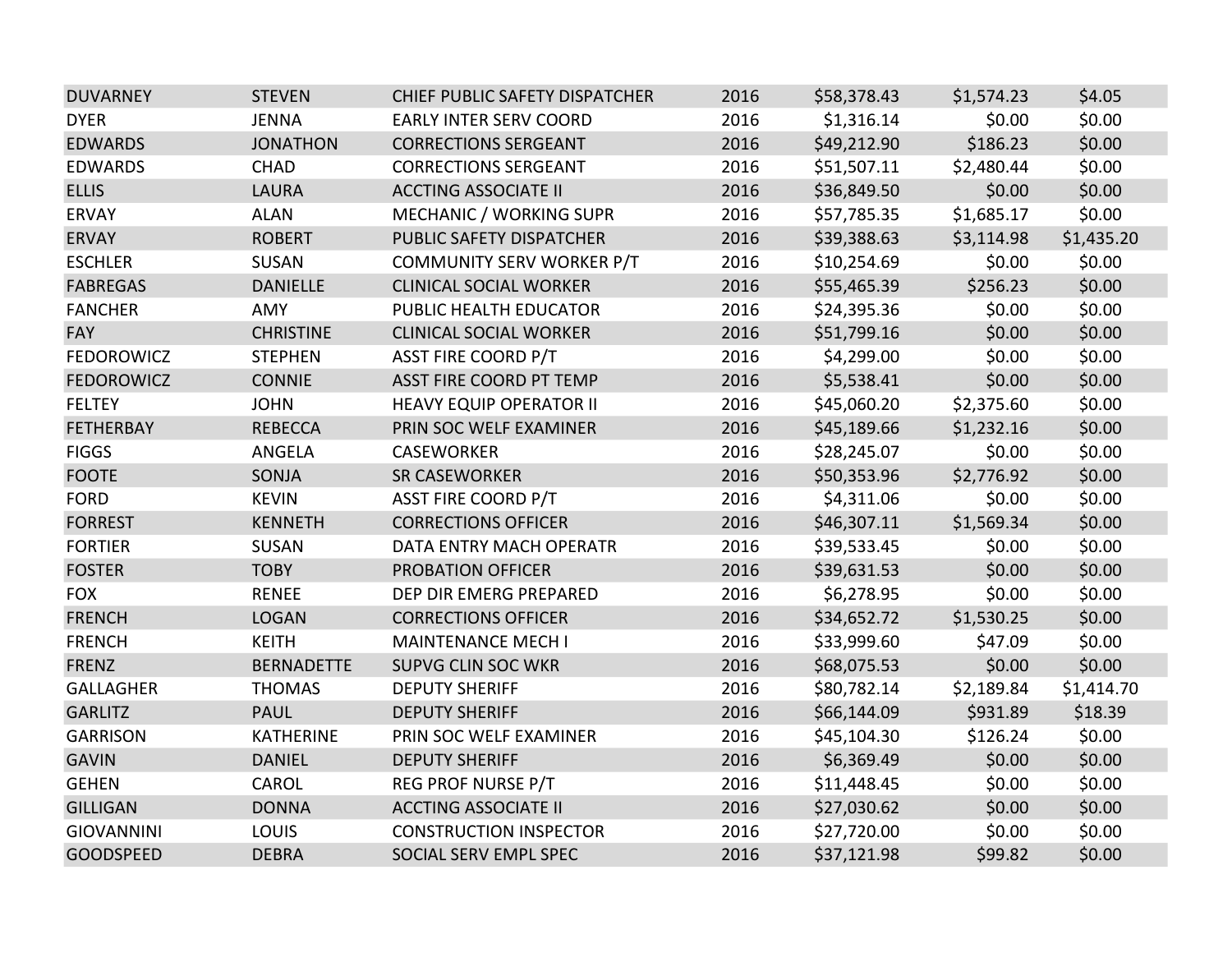| <b>GRABOWSKI</b> | <b>KRISTEN</b>   | <b>3RD ASST DIST ATTORNEY</b>  | 2016 | \$29,873.00 | \$0.00     | \$0.00     |
|------------------|------------------|--------------------------------|------|-------------|------------|------------|
| <b>GRAHAM</b>    | <b>MICHAEL</b>   | <b>MOTOR EQUIP OPRATOR III</b> | 2016 | \$30,630.15 | \$21.76    | \$0.00     |
| <b>GRANT</b>     | <b>GARY</b>      | DEP COMM SOCIAL SERVS          | 2016 | \$67,396.14 | \$0.00     | \$0.00     |
| <b>GRAVEN</b>    | <b>IRENE</b>     | <b>ASSIGNED COUNSEL ADMIN</b>  | 2016 | \$10,166.15 | \$0.00     | \$0.00     |
| <b>GRAVES</b>    | <b>SUSAN</b>     | <b>SECRETARY TO DCS</b>        | 2016 | \$28,715.69 | \$0.00     | \$0.00     |
| <b>GREEN</b>     | <b>JENNIFER</b>  | <b>CASE SUPVR - GRADE B</b>    | 2016 | \$50,208.18 | \$416.17   | \$0.00     |
| <b>GREENO</b>    | <b>DARNELLE</b>  | SOCIAL WELFARE EXAMINER        | 2016 | \$2,219.20  | \$0.00     | \$0.00     |
| <b>GREGORY</b>   | <b>ROBERT</b>    | <b>CORRECTIONS OFFICER P/T</b> | 2016 | \$22,665.14 | \$994.92   | \$0.00     |
| GRESHAM          | <b>MARIE</b>     | <b>CLINICAL SOCIAL WORKER</b>  | 2016 | \$48,200.67 | \$370.11   | \$0.00     |
| <b>GRIEP</b>     | <b>MARK</b>      | DIR WEIGHTS & MSRS I PT        | 2016 | \$6,773.91  | \$0.00     | \$0.00     |
| <b>GRIER</b>     | <b>DEREK</b>     | <b>AUTOMOTIVE MECHANIC II</b>  | 2016 | \$39,005.95 | \$874.04   | \$0.00     |
| <b>GRIFFIN</b>   | <b>SUELLEN</b>   | <b>DEPUTY COUNTY CLERK</b>     | 2016 | \$44,413.62 | \$0.00     | \$0.00     |
| <b>GRIFFIN</b>   | <b>DREW</b>      | SOFTWARE SUPPORT LIAISO        | 2016 | \$47,473.57 | \$0.00     | \$0.00     |
| <b>GROVER</b>    | <b>WANDA</b>     | TAX ROLL SUPERVISOR            | 2016 | \$22,282.10 | \$0.00     | \$0.00     |
| <b>GUNNING</b>   | <b>MICHAEL</b>   | <b>DEPUTY SHERIFF</b>          | 2016 | \$67,608.63 | \$1,377.64 | \$1,347.90 |
| <b>GUNTHER</b>   | SARAH            | <b>OFFICE SPECIALIST I</b>     | 2016 | \$25,803.89 | \$0.00     | \$0.00     |
| <b>HALL</b>      | <b>GREG</b>      | <b>CORRECTIONS OFFICER</b>     | 2016 | \$56,805.55 | \$2,478.33 | \$0.00     |
| <b>HALL</b>      | <b>LILA</b>      | <b>ELECTION WORKER</b>         | 2016 | \$1,735.96  | \$0.00     | \$0.00     |
| <b>HALLETT</b>   | <b>RICHARD</b>   | <b>INVESTIGATOR</b>            | 2016 | \$77,077.29 | \$779.22   | \$184.33   |
| <b>HAMMOND</b>   | <b>GARY</b>      | <b>COMIS PUBLIC WORKS</b>      | 2016 | \$89,227.26 | \$0.00     | \$0.00     |
| <b>HAND</b>      | <b>JERAD</b>     | PUBLIC SAFETY DISPATCHER       | 2016 | \$35,071.10 | \$810.25   | \$1,742.60 |
| <b>HANDSOM</b>   | <b>APRIL</b>     | SR SOC WELFARE EXAMINER        | 2016 | \$1,151.99  | \$0.00     | \$0.00     |
| <b>HARRIS</b>    | <b>SHERRI</b>    | <b>ACCTING ASSOCIATE III</b>   | 2016 | \$38,849.96 | \$0.00     | \$0.00     |
| <b>HARRIS</b>    | <b>NATE</b>      | <b>CORRECTIONS OFFICER</b>     | 2016 | \$39,138.32 | \$1,434.86 | \$0.00     |
| <b>HARRIS</b>    | <b>ELIZABETH</b> | PUBLIC SAFETY DISPATCHER       | 2016 | \$45,679.79 | \$3,097.53 | \$1,676.80 |
| <b>HASKELL</b>   | <b>CATHY</b>     | DEP CLERK TO TC LEGIS          | 2016 | \$51,437.65 | \$0.00     | \$0.00     |
| <b>HASKETT</b>   | <b>SUSAN</b>     | COMM & E-SRV COORDINATOR       | 2016 | \$48,655.11 | \$0.00     | \$0.00     |
| <b>HASKINS</b>   | <b>DENISE</b>    | <b>OFFICE SPECIALIST I</b>     | 2016 | \$29,165.07 | \$71.96    | \$0.00     |
| <b>HAWLEY</b>    | <b>MAUREEN</b>   | YOUTH BUREAU DIRECTOR          | 2016 | \$9,884.54  | \$0.00     | \$0.00     |
| <b>HENRY</b>     | <b>NANCY</b>     | <b>CIVIL SERVICE ASSISTANT</b> | 2016 | \$32,783.76 | \$0.00     | \$0.00     |
| <b>HENRY</b>     | <b>BRIAN</b>     | <b>DEPUTY SHERIFF</b>          | 2016 | \$70,471.71 | \$0.00     | \$744.15   |
| <b>HEPFNER</b>   | <b>FREDERICK</b> | <b>VETERAN'S SERVICE OFF</b>   | 2016 | \$8,533.32  | \$0.00     | \$0.00     |
| <b>HERBERT</b>   | <b>STEPHEN</b>   | <b>SR CASEWORKER</b>           | 2016 | \$43,907.67 | \$1,187.75 | \$0.00     |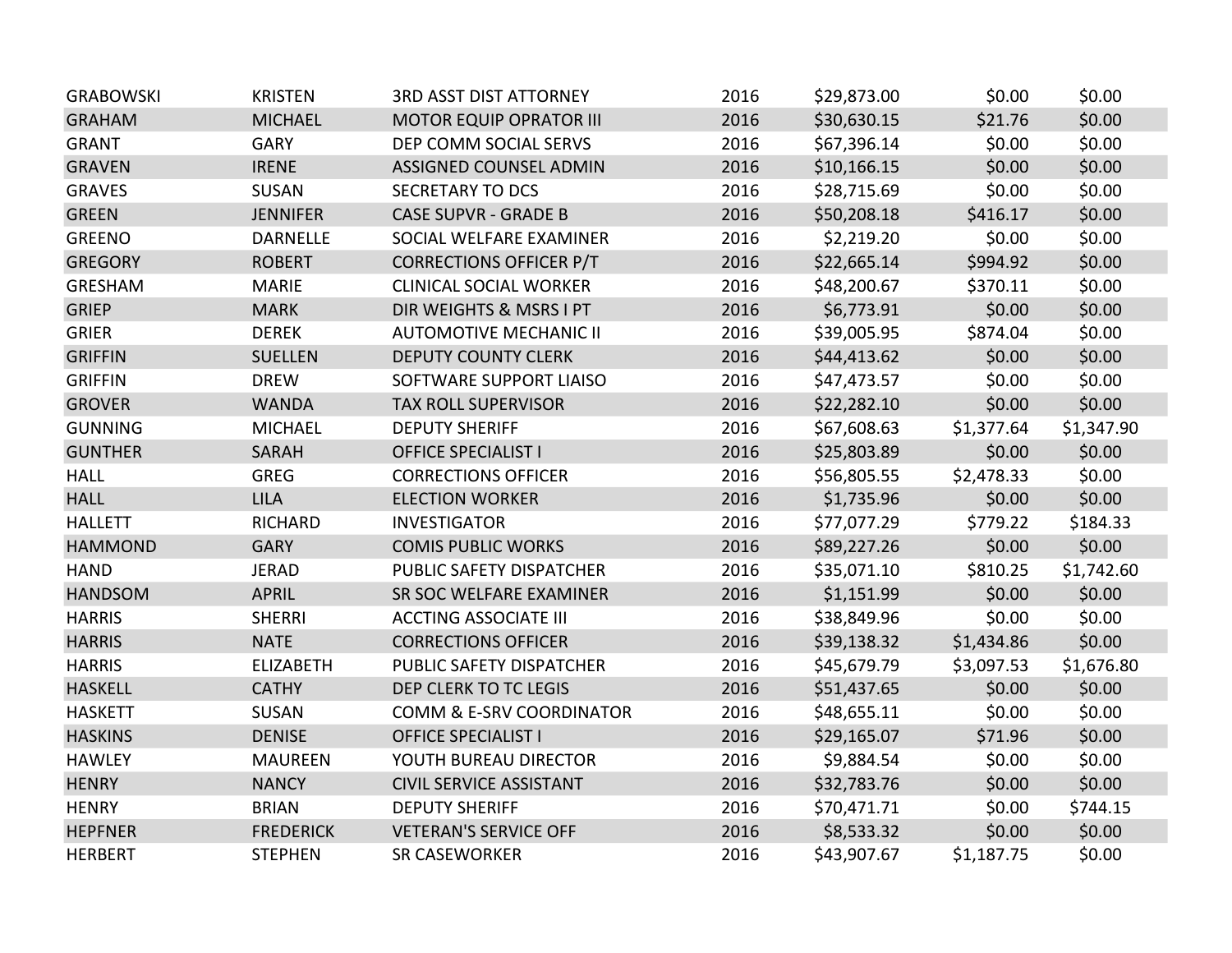| <b>HEWITT</b>     | <b>SUSAN</b>    | <b>SUPVG CERT A&amp;D COUNSEL</b> | 2016 | \$57,356.98 | \$0.00     | \$0.00     |
|-------------------|-----------------|-----------------------------------|------|-------------|------------|------------|
| <b>HEYMAN</b>     | <b>KIMBERLY</b> | SOCIAL SERV EMPL SPEC             | 2016 | \$40,082.81 | \$0.00     | \$0.00     |
| <b>HILDEBRAND</b> | <b>MEGHAN</b>   | SOCIAL WELFARE EXAMINER           | 2016 | \$14,572.13 | \$0.00     | \$0.00     |
| <b>HILL</b>       | <b>TRACY</b>    | SOCIAL WELFARE EXAMINER           | 2016 | \$39,518.36 | \$323.13   | \$0.00     |
| <b>HOBART</b>     | <b>JESSICA</b>  | <b>PAYROLL SUPERVISOR</b>         | 2016 | \$40,632.36 | \$0.00     | \$0.00     |
| <b>HOBLER</b>     | <b>JESSICA</b>  | PROBATION OFFICER                 | 2016 | \$40,632.36 | \$0.00     | \$0.00     |
| <b>HOGAN</b>      | <b>MARY</b>     | <b>COMPUTER PGMER (SPEC)</b>      | 2016 | \$53,741.80 | \$0.00     | \$0.00     |
| <b>HOGAN</b>      | <b>MARGARET</b> | <b>CORRECTIONS OFFICER</b>        | 2016 | \$39,414.22 | \$1,710.76 | \$0.00     |
| <b>HOLBROOK</b>   | <b>DOREEN</b>   | <b>ACCTING ASSOCIATE III</b>      | 2016 | \$27,223.12 | \$0.00     | \$0.00     |
| <b>HOLLENBECK</b> | <b>RITA</b>     | <b>CHIEF ACCOUNTANT</b>           | 2016 | \$81,413.90 | \$0.00     | \$0.00     |
| <b>HOLLENBECK</b> | <b>EARL</b>     | <b>CORRECTIONS OFFICER</b>        | 2016 | \$59,858.80 | \$9,845.10 | \$0.00     |
| <b>HOLLENBECK</b> | <b>EDDIE</b>    | <b>TIOGA COUNTY LEGISLATOR</b>    | 2016 | \$10,224.96 | \$0.00     | \$0.00     |
| <b>HOLLISTER</b>  | SHAWNA          | SOCIAL WELFARE EXAMINER           | 2016 | \$26,265.18 | \$0.00     | \$0.00     |
| <b>HOLT</b>       | <b>BRENDA</b>   | <b>OFFICE SPECIALIST I</b>        | 2016 | \$30,158.90 | \$0.00     | \$0.00     |
| <b>HOLTON</b>     | <b>JOHN</b>     | DIR VET SRV AGENCY                | 2016 | \$2,742.55  | \$0.00     | \$0.00     |
| <b>HOOKER</b>     | <b>HEIDI</b>    | PUBLIC SAFETY DISPATCHER          | 2016 | \$24,902.23 | \$3,680.43 | \$1,187.40 |
| <b>HORAN</b>      | <b>JEANETTE</b> | SR SOC WELFARE EXAMINER           | 2016 | \$37,480.60 | \$0.00     | \$0.00     |
| <b>HORTON</b>     | <b>HEATHER</b>  | SOCIAL SERV EMPL SPEC             | 2016 | \$36,595.87 | \$100.29   | \$0.00     |
| <b>HOTCHKISS</b>  | <b>YVONNE</b>   | SOCIAL WELFARE EXAMINER           | 2016 | \$1,387.87  | \$0.00     | \$0.00     |
| <b>HOUZE</b>      | <b>HEATHER</b>  | <b>OFFICE SPECIALIST I</b>        | 2016 | \$3,664.24  | \$0.00     | \$0.00     |
| <b>HOWARD</b>     | <b>GARY</b>     | <b>COUNTY SHERIFF</b>             | 2016 | \$82,590.13 | \$0.00     | \$0.00     |
| <b>HUMES</b>      | <b>KEVIN</b>    | PARALEGAL                         | 2016 | \$34,703.87 | \$0.00     | \$0.00     |
| <b>HUSEBY</b>     | <b>TERIE</b>    | CO DIR OF REAL PROP SVC           | 2016 | \$58,691.81 | \$0.00     | \$0.00     |
| <b>HUTTLESTON</b> | <b>RICHARD</b>  | <b>TIOGA COUNTY LEGISLATOR</b>    | 2016 | \$13,400.28 | \$0.00     | \$0.00     |
| <b>IANNONE</b>    | <b>CINDY</b>    | <b>CORRECTIONS OFFICER</b>        | 2016 | \$53,424.72 | \$151.85   | \$0.00     |
| <b>JACKSON</b>    | LEONARD         | DEP SHERIFF P/T                   | 2016 | \$14,709.33 | \$0.00     | \$0.00     |
| <b>JACKSON</b>    | <b>MICHAEL</b>  | <b>UNDERSHERIFF</b>               | 2016 | \$76,775.71 | \$0.00     | \$0.00     |
| <b>JAMISON</b>    | <b>KELSEY</b>   | <b>CORRECTIONS OFFICER</b>        | 2016 | \$31,043.88 | \$2,587.81 | \$0.00     |
| <b>JARDINE</b>    | <b>ELAINE</b>   | <b>COUNTY PLANNING DIRECTO</b>    | 2016 | \$67,670.43 | \$0.00     | \$0.00     |
| <b>JEFFERY</b>    | <b>JARED</b>    | <b>MOTOR EQUIP OPERATOR I</b>     | 2016 | \$36,704.33 | \$1,641.54 | \$0.00     |
| <b>JEWELL</b>     | <b>TIMOTHY</b>  | <b>CAPTAIN-OPERATIONS OFFI</b>    | 2016 | \$69,374.10 | \$0.00     | \$0.00     |
| <b>JONES</b>      | <b>KYRI</b>     | <b>CORRECTIONS OFFICER</b>        | 2016 | \$13,048.01 | \$0.00     | \$0.00     |
| <b>JONES</b>      | <b>JAMES</b>    | <b>CORRECTIONS OFFICER P/T</b>    | 2016 | \$3,788.63  | \$0.00     | \$0.00     |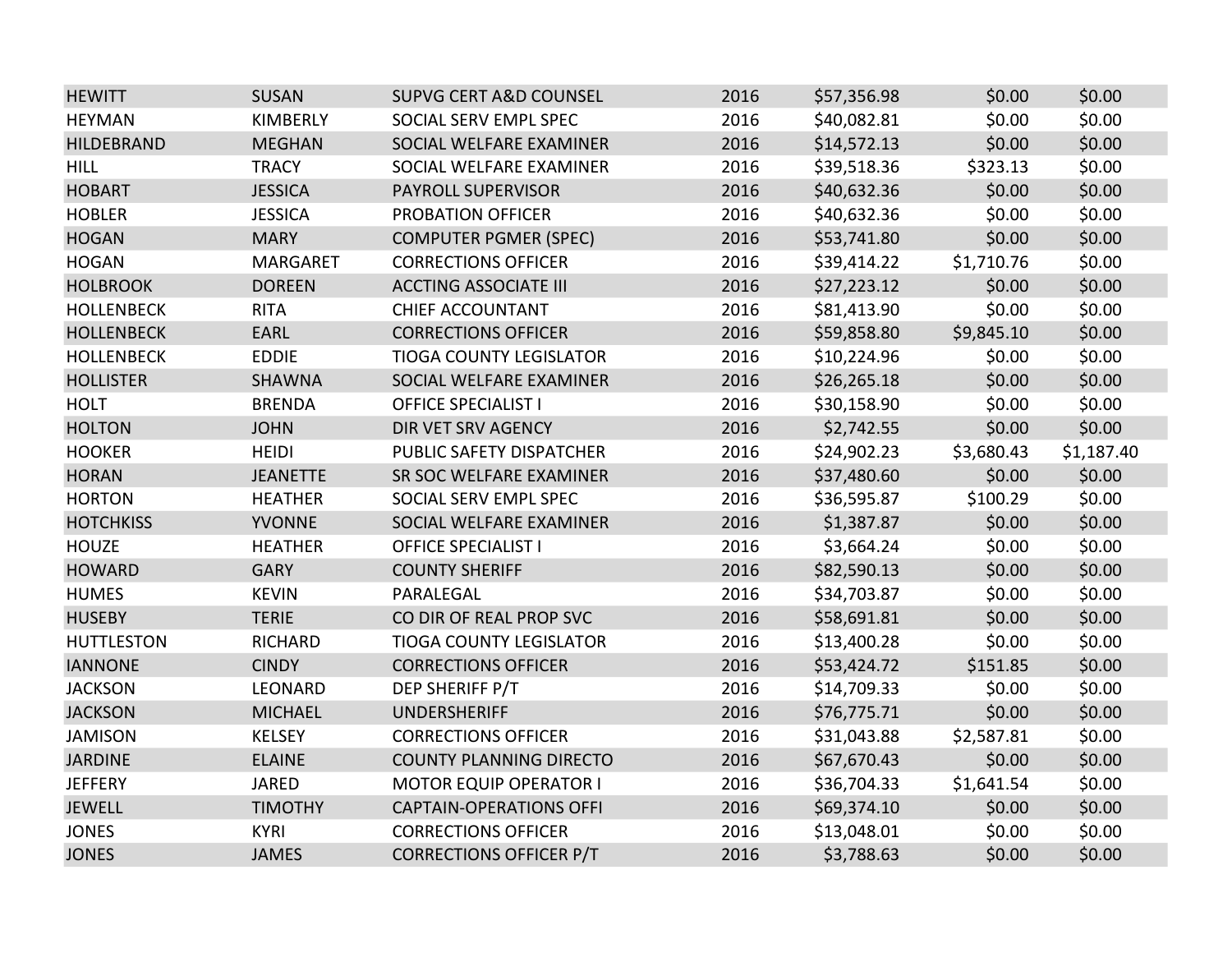| <b>JONES</b>       | <b>BILL</b>        | <b>SR PROBATION OFFICER</b>    | 2016 | \$47,389.76 | \$4.44     | \$0.00     |
|--------------------|--------------------|--------------------------------|------|-------------|------------|------------|
| <b>JUNKER</b>      | <b>SANDRA</b>      | DIR VET SRV AGENCY             | 2016 | \$10,664.99 | \$0.00     | \$0.00     |
| <b>KALLIN</b>      | <b>CHRISTOPHER</b> | COORD CHILD SPPT ENFCMT        | 2016 | \$65,193.71 | \$0.00     | \$0.00     |
| <b>KALLIN</b>      | <b>KRISTEN</b>     | SEC TO DIR OF PROBATION        | 2016 | \$39,831.86 | \$0.00     | \$0.00     |
| <b>KAUFMAN</b>     | <b>REBECCA</b>     | DEP DIR OF PUB HEALTH          | 2016 | \$58,627.19 | \$0.00     | \$0.00     |
| <b>KEIL</b>        | <b>JUDITH</b>      | COOK P/T                       | 2016 | \$8,212.02  | \$0.00     | \$0.00     |
| <b>KELLEY</b>      | <b>KELLY</b>       | SR SOC WELFARE EXAMINER        | 2016 | \$43,163.70 | \$113.92   | \$0.00     |
| <b>KELLY</b>       | <b>KERI</b>        | <b>CORRECTIONS OFFICER</b>     | 2016 | \$3,823.81  | \$0.00     | \$0.00     |
| <b>KEMMERY</b>     | SHAWN              | <b>DEPUTY SHERIFF</b>          | 2016 | \$66,751.21 | \$0.00     | \$43.60    |
| <b>KEMP-YAEGER</b> | <b>BRENDA</b>      | <b>CORRECTIONS OFFICER</b>     | 2016 | \$44,964.99 | \$127.22   | \$0.00     |
| KENVILLE           | <b>WILLIAM</b>     | <b>SAFETY OFFICER</b>          | 2016 | \$25,525.49 | \$0.00     | \$0.00     |
| <b>KIDNEY</b>      | <b>TINA</b>        | <b>CORRECTIONS OFFICER</b>     | 2016 | \$55,639.32 | \$2,066.45 | \$0.00     |
| <b>KIECHLE</b>     | <b>FREDERICK</b>   | <b>PROBATION OFFICER</b>       | 2016 | \$39,631.53 | \$0.00     | \$0.00     |
| <b>KIPLING</b>     | <b>RANDY</b>       | LIEUTENANT                     | 2016 | \$83,976.34 | \$4,219.66 | \$63.05    |
| <b>KIPLING</b>     | <b>JULIE</b>       | SERGEANT-SHERIFF               | 2016 | \$72,424.19 | \$4,492.01 | \$1,432.11 |
| <b>KLETT</b>       | <b>ANDREA</b>      | <b>COUNTY CLERK</b>            | 2016 | \$61,798.85 | \$0.00     | \$0.00     |
| <b>KLINE</b>       | <b>RYAN</b>        | <b>COUNTY CORONER</b>          | 2016 | \$4,246.84  | \$0.00     | \$0.00     |
| <b>KNAPP</b>       | <b>BETSY</b>       | <b>ADMIN ASSISTANT</b>         | 2016 | \$37,831.90 | \$0.00     | \$0.00     |
| <b>KNAPP</b>       | <b>ALBERT</b>      | PUB HEALTH SANITARIAN          | 2016 | \$42,775.41 | \$0.00     | \$0.00     |
| <b>KONECNY</b>     | <b>MICHELE</b>     | <b>CORRECTIONS OFFICER</b>     | 2016 | \$50,015.69 | \$3.03     | \$0.00     |
| <b>KOPALEK</b>     | <b>TODD</b>        | SUPERVISING PH SANITARIAN      | 2016 | \$53,084.20 | \$0.00     | \$0.00     |
| <b>KORBA</b>       | <b>CHRISTOPHER</b> | DIR OF ADMIN SERVICES          | 2016 | \$58,847.53 | \$0.00     | \$0.00     |
| <b>KORBAR</b>      | <b>MEDARD</b>      | <b>TECHNICAL FACILITY SUPR</b> | 2016 | \$46,515.85 | \$415.09   | \$0.00     |
| <b>KOTIK</b>       | <b>NADYA</b>       | SOCIAL WELFARE EXAMINER        | 2016 | \$4,537.05  | \$0.00     | \$0.00     |
| KOVALOVSKY         | <b>CAROLA</b>      | SEC TO DIST ATTORNEY           | 2016 | \$34,876.58 | \$0.00     | \$0.00     |
| <b>KROHMALNEY</b>  | <b>HEATHER</b>     | <b>CORRECTIONS OFFICER</b>     | 2016 | \$51,175.32 | \$1,161.62 | \$0.00     |
| <b>KROM</b>        | <b>JESSICA</b>     | SOCIAL WELFARE EXAMINER        | 2016 | \$29,252.36 | \$0.00     | \$0.00     |
| <b>KWIATKOWSKI</b> | <b>KRISTINE</b>    | <b>COMIS BOARD OF ELEC</b>     | 2016 | \$13,011.80 | \$0.00     | \$0.00     |
| <b>LACEY</b>       | <b>THOMAS</b>      | <b>CASEWORKER</b>              | 2016 | \$47,379.79 | \$5,256.95 | \$0.00     |
| LANE               | <b>ASHLEY</b>      | SOCIAL WELFARE EXAMINER        | 2016 | \$4,434.83  | \$0.00     | \$0.00     |
| LANGAN             | <b>JOHN</b>        | <b>COMIS BOARD OF ELEC</b>     | 2016 | \$30,447.99 | \$0.00     | \$0.00     |
| <b>LAVORE</b>      | <b>ASHLEY</b>      | PROBATION OFFICER              | 2016 | \$39,654.33 | \$0.00     | \$0.00     |
| LAVORE             | <b>FRANK</b>       | SERGEANT-SHERIFF               | 2016 | \$74,935.70 | \$1,137.44 | \$1,208.98 |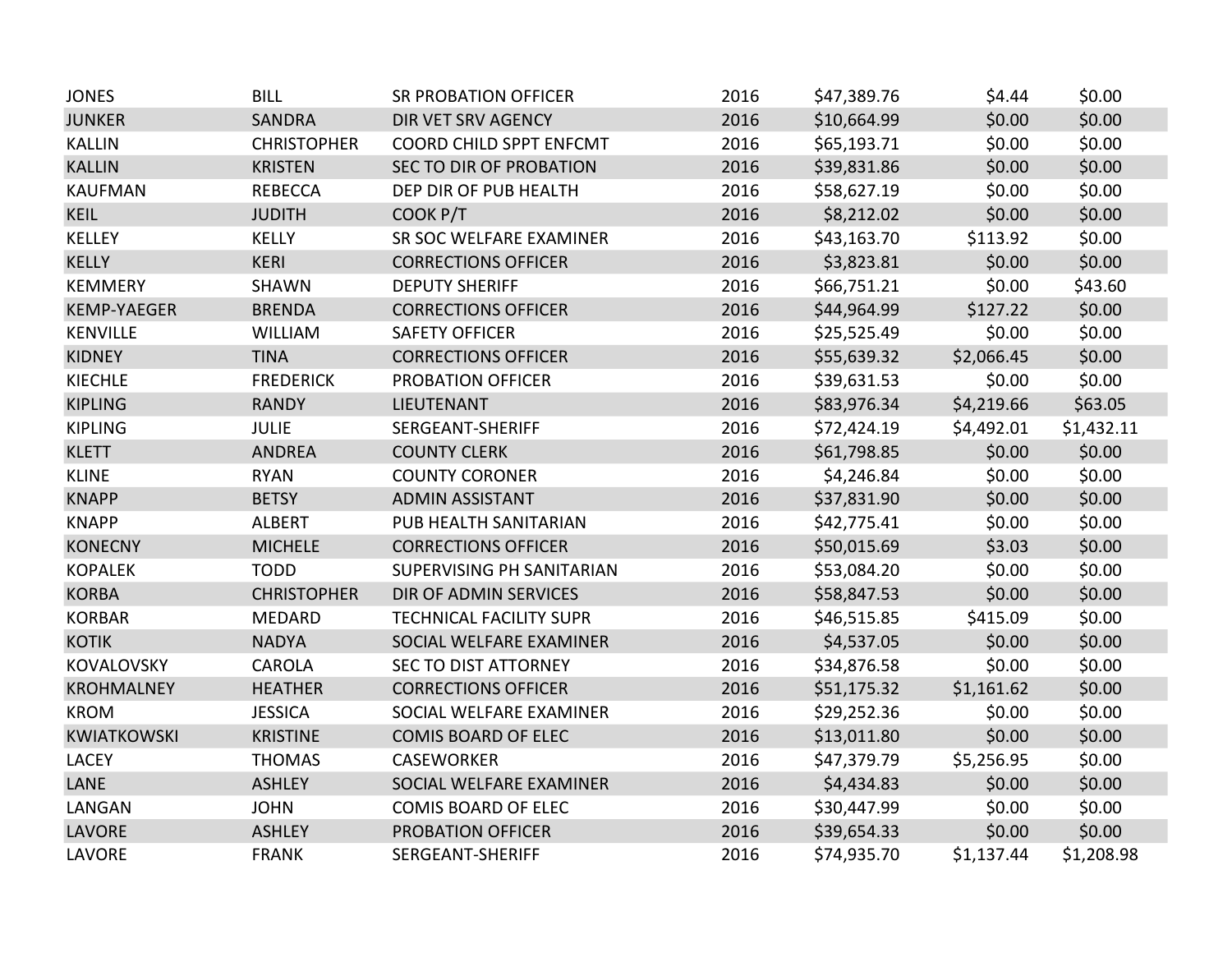| LAYMAN                  | <b>VERA</b>      | DEP COMM OF ELEC BOARD         | 2016 | \$32,220.72  | \$0.00     | \$0.00     |
|-------------------------|------------------|--------------------------------|------|--------------|------------|------------|
| <b>LECOUNT</b>          | <b>RICHARD</b>   | <b>DIR EMERG PREPAREDNESS</b>  | 2016 | \$22,065.53  | \$0.00     | \$0.00     |
| <b>LEONARD</b>          | <b>NANCY</b>     | <b>CLERK (SEASONAL)</b>        | 2016 | \$5,362.80   | \$0.00     | \$0.00     |
| LEWIS                   | <b>NEIL</b>      | <b>COUNTY CORONER</b>          | 2016 | \$1,646.74   | \$0.00     | \$0.00     |
| <b>LEWIS</b>            | <b>KEVIN</b>     | DIR WEIGHTS & MSRS I PT        | 2016 | \$5,645.28   | \$0.00     | \$0.00     |
| LEWIS                   | <b>ALYSIA</b>    | <b>EARLY INTER SERV COORD</b>  | 2016 | \$38,770.39  | \$0.00     | \$0.00     |
| <b>LISKE</b>            | <b>DENISE</b>    | <b>SOC SVCS INVESTIGATOR</b>   | 2016 | \$37,744.92  | \$0.00     | \$0.00     |
| <b>LITTLE</b>           | <b>LAURA</b>     | <b>CASE SUPVR - GRADE B</b>    | 2016 | \$49,670.72  | \$2,894.22 | \$0.00     |
| <b>LITTLE</b>           | <b>CLIFFORD</b>  | <b>DEPUTY SHERIFF</b>          | 2016 | \$65,628.32  | \$0.00     | \$10.51    |
| <b>LONGO</b>            | <b>RYAN</b>      | <b>DEPUTY SHERIFF</b>          | 2016 | \$58,379.95  | \$4,795.76 | \$1,402.69 |
| <b>LOUNSBURY</b>        | <b>TINA</b>      | SR CASEWORKER/RN               | 2016 | \$59,505.95  | \$32.69    | \$0.00     |
| <b>LUCE</b>             | <b>CRYSTAL</b>   | <b>OFFICE SPECIALIST II</b>    | 2016 | \$29,750.87  | \$0.00     | \$0.00     |
| <b>LURCOCK</b>          | <b>DARCY</b>     | PROBATION OFFICER              | 2016 | \$40,343.81  | \$0.00     | \$0.00     |
| <b>LUTHER</b>           | <b>CAROL</b>     | <b>ACCT CLERK - TYPIST P/T</b> | 2016 | \$41,014.50  | \$0.00     | \$0.00     |
| <b>MACNAUGHTON</b>      | <b>JOYLYNN</b>   | <b>SR CASEWORKER</b>           | 2016 | \$45,237.03  | \$2,103.97 | \$0.00     |
| <b>MADISON</b>          | <b>KRISTINE</b>  | <b>SR ACCT CLERK - TYPIST</b>  | 2016 | \$34,144.16  | \$0.00     | \$0.00     |
| <b>MALEC</b>            | <b>MARYANNE</b>  | <b>CASEWORKER</b>              | 2016 | \$49,296.66  | \$1,412.97 | \$0.00     |
| <b>MALLERY</b>          | <b>JUDITH</b>    | PUBLIC SAFETY DISPATCHER       | 2016 | \$40,458.69  | \$2,276.13 | \$58.20    |
| <b>MALONE</b>           | <b>BETH</b>      | <b>OFFICE SPECIALIST I</b>     | 2016 | \$3,690.41   | \$26.17    | \$0.00     |
| <b>MANCINI</b>          | <b>CHERYL</b>    | <b>1ST ASST DIST ATTORNEY</b>  | 2016 | \$66,026.06  | \$0.00     | \$0.00     |
| <b>MARCOCCI</b>         | <b>DAVID</b>     | <b>MAINTENANCE MECH III</b>    | 2016 | \$39,571.15  | \$0.00     | \$0.00     |
| <b>MAREAN</b>           | ERIN             | <b>CLINICAL SOCIAL WORKER</b>  | 2016 | \$55,286.21  | \$427.05   | \$0.00     |
| <b>MARSH</b>            | <b>NATHANIEL</b> | <b>CORRECTIONS LIEUTENANT</b>  | 2016 | \$62,419.35  | \$0.00     | \$0.00     |
| <b>MARSH</b>            | <b>BRYAN</b>     | <b>CORRECTIONS OFFICER</b>     | 2016 | \$41,731.21  | \$4,027.75 | \$0.00     |
| <b>MARSH</b>            | <b>JORDAN</b>    | SOCIAL WELFARE EXAMINER        | 2016 | \$27,297.21  | \$0.00     | \$0.00     |
| <b>MARTIN</b>           | <b>KIRK</b>      | <b>DISTRICT ATTORNEY</b>       | 2016 | \$174,235.54 | \$0.00     | \$0.00     |
| <b>MATTISON-CORNEBY</b> | <b>CAMILLE</b>   | <b>SEC TO PERSONNEL OFF</b>    | 2016 | \$31,616.74  | \$0.00     | \$0.00     |
| <b>MCCAFFERTY</b>       | <b>LISA</b>      | PUBLIC HEALTH DIRECTOR         | 2016 | \$77,394.55  | \$0.00     | \$0.00     |
| <b>MCCALL</b>           | <b>SHERI</b>     | <b>EMPLOYMENT CTR SUPERVR</b>  | 2016 | \$51,637.83  | \$0.00     | \$0.00     |
| <b>MCCANN</b>           | <b>DENIS</b>     | DIR OF ADMIN SERVICES          | 2016 | \$66,814.69  | \$0.00     | \$0.00     |
| <b>MCCORMICK</b>        | <b>BARBARA</b>   | <b>CONFIDENTIAL ASSISTANT</b>  | 2016 | \$45,535.69  | \$0.00     | \$0.00     |
| <b>MCDERMOTT</b>        | <b>LAURA</b>     | NURSE PRACTITIONER P/T         | 2016 | \$93.03      | \$0.00     | \$0.00     |
| <b>MCFADDEN</b>         | <b>JAMES</b>     | <b>COUNTY TREASURER</b>        | 2016 | \$62,758.80  | \$0.00     | \$0.00     |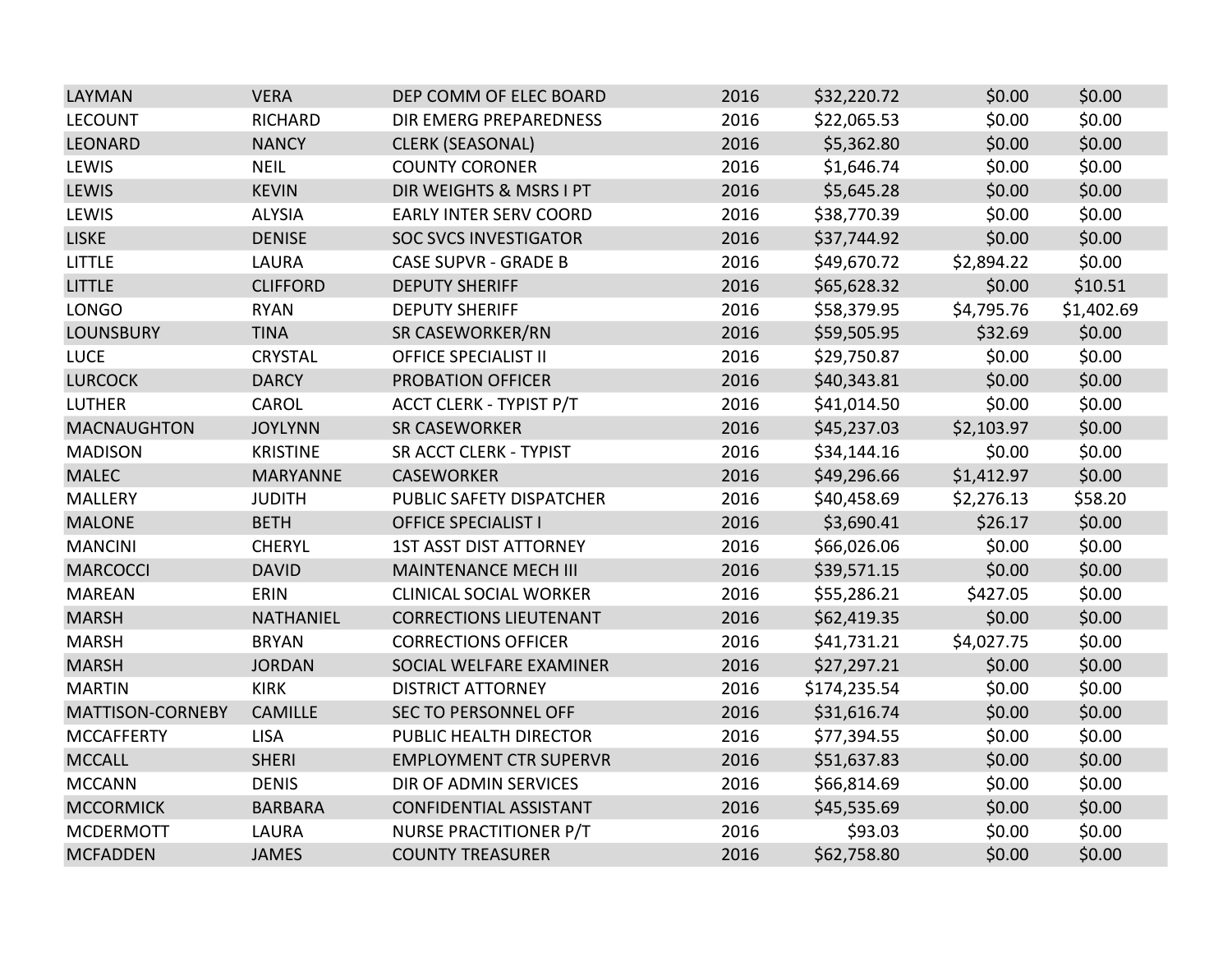| <b>MCKEE</b>      | <b>MARY</b>      | SOCIAL SERV EMPL SPEC          | 2016 | \$43,577.49 | \$0.00     | \$0.00   |
|-------------------|------------------|--------------------------------|------|-------------|------------|----------|
| <b>MCMANUS</b>    | <b>SUZANNE</b>   | <b>VOTING MACHINE TECH</b>     | 2016 | \$9,088.20  | \$0.00     | \$0.00   |
| <b>MCNEAL</b>     | <b>KEITH</b>     | <b>CORRECTIONS OFFICER P/T</b> | 2016 | \$3,428.73  | \$0.00     | \$0.00   |
| <b>MEDINA</b>     | <b>SUSAN</b>     | DEP DIR OF PUB HEALTH          | 2016 | \$53,930.27 | \$0.00     | \$0.00   |
| <b>MEDOVICH</b>   | <b>CODY</b>      | <b>CORRECTIONS OFFICER</b>     | 2016 | \$35,597.92 | \$2,875.45 | \$0.00   |
| <b>MERWARTH</b>   | <b>WILLIAM</b>   | <b>CONSTRUCTION INSPECTOR</b>  | 2016 | \$19,050.00 | \$750.00   | \$0.00   |
| <b>MIDDAUGH</b>   | <b>MICHAEL</b>   | <b>VETERAN'S SERVICE OFF</b>   | 2016 | \$543.32    | \$0.00     | \$0.00   |
| <b>MILLER</b>     | <b>TODD</b>      | <b>1ST ASST PUB DEFENDER</b>   | 2016 | \$38,440.58 | \$0.00     | \$0.00   |
| <b>MILLER</b>     | <b>MELANIE</b>   | <b>SUPVG PUB HEALTH NURSE</b>  | 2016 | \$53,122.51 | \$0.00     | \$0.00   |
| <b>MINER</b>      | <b>LAURIE</b>    | <b>CASEWORKER</b>              | 2016 | \$41,890.22 | \$1,530.49 | \$0.00   |
| <b>MOBILIO</b>    | <b>MICHAEL</b>   | <b>CORRECTIONS OFFICER</b>     | 2016 | \$27,901.10 | \$723.05   | \$0.00   |
| <b>MONELL</b>     | <b>TRACY</b>     | <b>TIOGA COUNTY LEGISLATOR</b> | 2016 | \$10,760.99 | \$0.00     | \$0.00   |
| <b>MOORE</b>      | SARAH            | <b>SR CASEWORKER</b>           | 2016 | \$47,199.71 | \$4,036.39 | \$0.00   |
| <b>MORGAN</b>     | <b>DEAN</b>      | <b>CODE ENFORCE OFFICER</b>    | 2016 | \$812.70    | \$0.00     | \$0.00   |
| <b>MORGAN</b>     | <b>HEATHER</b>   | COMM HEALTH PROG SUPERVISOR    | 2016 | \$41,841.30 | \$0.00     | \$0.00   |
| <b>MORGAN</b>     | <b>LORI</b>      | DIR OF COMMUNITY SERV          | 2016 | \$84,583.77 | \$0.00     | \$0.00   |
| <b>MORLEY</b>     | <b>ROBERT</b>    | MAIL CLERK P/T                 | 2016 | \$5,295.76  | \$0.00     | \$0.00   |
| <b>MORLEY</b>     | <b>JOSHUA</b>    | <b>MAINTENANCE MECH II</b>     | 2016 | \$38,492.14 | \$43.50    | \$0.00   |
| <b>MOULTON</b>    | <b>WAYNE</b>     | SR INVESTIGATOR                | 2016 | \$85,959.54 | \$0.00     | \$142.75 |
| <b>MUCKEY</b>     | <b>JASON</b>     | <b>CORRECTIONS OFFICER</b>     | 2016 | \$1,515.05  | \$0.00     | \$0.00   |
| <b>MULLEN</b>     | <b>DENNIS</b>    | <b>TIOGA COUNTY LEGISLATOR</b> | 2016 | \$10,204.41 | \$0.00     | \$0.00   |
| <b>MURPHY</b>     | <b>LAURAN</b>    | <b>CASE SUPVR - GRADE B</b>    | 2016 | \$48,565.31 | \$291.65   | \$0.00   |
| <b>MURRAY</b>     | <b>THOMAS</b>    | <b>MAINTENANCE MECH II</b>     | 2016 | \$38,479.99 | \$402.18   | \$0.00   |
| <b>MYERS</b>      | <b>LINDA</b>     | <b>COMMUNITY SERV WORKER</b>   | 2016 | \$35,937.02 | \$0.00     | \$0.00   |
| <b>MYERS</b>      | <b>ELIZABETH</b> | DIRECTOR OF SOCIAL SERVICES    | 2016 | \$53,773.09 | \$290.91   | \$0.00   |
| <b>NALEPA</b>     | <b>SHAWN</b>     | <b>INVESTIGATOR</b>            | 2016 | \$80,443.69 | \$2,950.08 | \$183.76 |
| <b>NELSON</b>     | <b>JANIS</b>     | <b>RECORDING CLERK</b>         | 2016 | \$25,030.45 | \$0.00     | \$0.00   |
| <b>NOLAN</b>      | <b>EUGENE</b>    | COOK P/T                       | 2016 | \$8,779.25  | \$0.00     | \$0.00   |
| <b>NORRIS</b>     | <b>JOHN</b>      | <b>CASEWORKER</b>              | 2016 | \$46,035.46 | \$836.14   | \$0.00   |
| <b>NORTHUP</b>    | <b>KAREN</b>     | SOCIAL WELFARE EXAMINER        | 2016 | \$29,063.38 | \$0.00     | \$0.00   |
| <b>NUGENT</b>     | SANDRA           | <b>SUPPORT INVESTIGATOR</b>    | 2016 | \$45,841.31 | \$0.00     | \$0.00   |
| O'KONSKY          | <b>SYDNEY</b>    | <b>DEPUTY SHERIFF</b>          | 2016 | \$335.85    | \$0.00     | \$0.00   |
| <b>OKRASINSKI</b> | <b>FRANCIS</b>   | <b>COUNTY FIRE COORD P/T</b>   | 2016 | \$8,389.20  | \$0.00     | \$0.00   |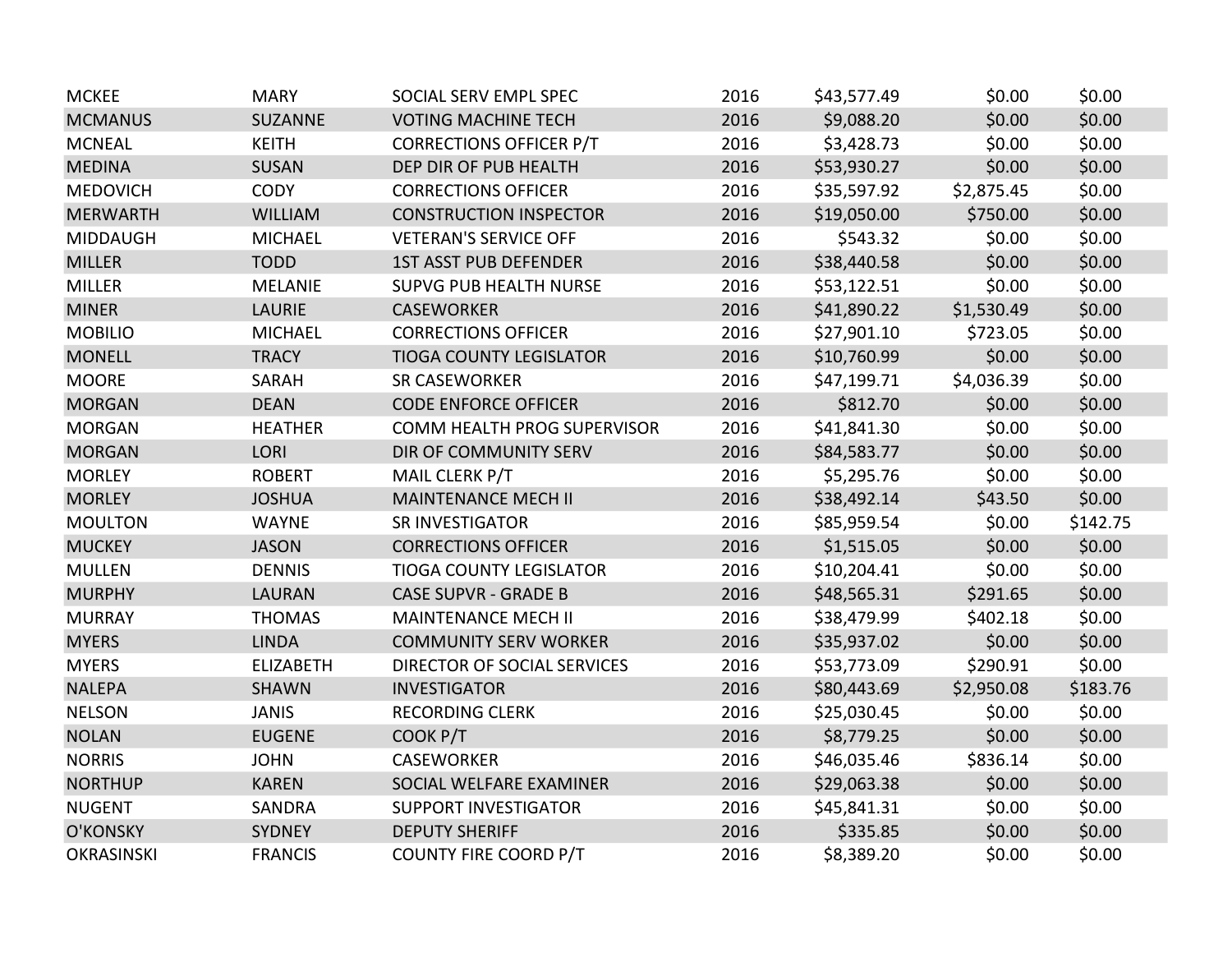| <b>OLEVANO</b>        | <b>CHRISTINA</b>  | PUBLIC HEALTH NURSE P/T        | 2016 | \$39,472.62  | \$0.00     | \$0.00   |
|-----------------------|-------------------|--------------------------------|------|--------------|------------|----------|
| <b>OLIN</b>           | MARGARETA         | <b>DEPUTY CO TREASURER</b>     | 2016 | \$49,614.68  | \$0.00     | \$0.00   |
| <b>OPPER</b>          | <b>JOSEPH</b>     | PUBLIC SAFETY DISPATCHER       | 2016 | \$8,549.69   | \$0.00     | \$468.23 |
| O'ROURKE              | <b>BETHANY</b>    | PERSONNEL OFFICER              | 2016 | \$82,981.61  | \$0.00     | \$0.00   |
| <b>OSTRANDER</b>      | <b>WILLIAM</b>    | <b>GIS MANAGER</b>             | 2016 | \$51,570.05  | \$0.00     | \$0.00   |
| PALLADINO             | <b>RACHEL</b>     | <b>CASEWORKER</b>              | 2016 | \$38,805.31  | \$1,291.88 | \$0.00   |
| <b>PALOMBIZIO</b>     | <b>TRACY</b>      | <b>SR CLIN SOC WKR</b>         | 2016 | \$54,682.20  | \$0.00     | \$0.00   |
| PELELLA               | <b>PALMER</b>     | 2ND ASST DIST ATTORNEY         | 2016 | \$45,841.84  | \$0.00     | \$0.00   |
| <b>PERDUE</b>         | <b>GAIL</b>       | <b>EXECUTIVE SECRETARY</b>     | 2016 | \$42,695.75  | \$0.00     | \$0.00   |
| <b>PERKINS</b>        | RICHARD           | DEP COMM OF PUBLIC WRKS        | 2016 | \$67,582.93  | \$0.00     | \$0.00   |
| <b>PETERS</b>         | <b>EMILY</b>      | <b>ASSISTANT ENGINEER</b>      | 2016 | \$43,787.20  | \$0.00     | \$0.00   |
| <b>PHILLIPS</b>       | AMBER             | SOCIAL WELFARE EXAMINER        | 2016 | \$25,114.55  | \$78.89    | \$0.00   |
| <b>PLACE</b>          | <b>KIMBERLY</b>   | SOCIAL WELFARE EXAMINER        | 2016 | \$30,624.52  | \$0.00     | \$0.00   |
| <b>PLEW</b>           | <b>TYLER</b>      | <b>CORRECTIONS OFFICER</b>     | 2016 | \$35,468.82  | \$3,480.91 | \$0.00   |
| <b>POFF</b>           | <b>AMY</b>        | <b>BENEFITS MANAGER</b>        | 2016 | \$49,875.25  | \$0.00     | \$0.00   |
| <b>POPPERT</b>        | <b>BERNADETTE</b> | <b>CASEWORKER</b>              | 2016 | \$47,778.33  | \$4,692.15 | \$0.00   |
| <b>POST</b>           | <b>CHAD</b>       | <b>SR PROBATION OFFICER</b>    | 2016 | \$42,769.49  | \$78.38    | \$0.00   |
| <b>POTTER</b>         | <b>MARISSA</b>    | <b>CLERK (SEASONAL)</b>        | 2016 | \$4,865.00   | \$0.00     | \$0.00   |
| <b>POTTER</b>         | AMY               | PAYROLL SUPERVISOR             | 2016 | \$37,995.40  | \$1,173.05 | \$0.00   |
| <b>PRATT</b>          | <b>ELLEN</b>      | <b>MATERIALS RECOVERY MGR</b>  | 2016 | \$51,189.23  | \$0.00     | \$0.00   |
| <b>PYHTILA</b>        | <b>JEREMY</b>     | <b>CASEWORKER</b>              | 2016 | \$14,894.11  | \$47.54    | \$90.00  |
| <b>QUICK-ANDERSON</b> | <b>HEATHER</b>    | SEC TO COMMIS DSS              | 2016 | \$32,918.53  | \$0.00     | \$0.00   |
| <b>QUIGLEY</b>        | <b>JUDITH</b>     | <b>COUNTY ATTORNEY</b>         | 2016 | \$103,513.95 | \$0.00     | \$0.00   |
| <b>REESE</b>          | <b>JACQUELINE</b> | SOCIAL WELFARE EXAMINER        | 2016 | \$28,786.70  | \$78.89    | \$0.00   |
| <b>RESUE</b>          | <b>MICHELE</b>    | <b>CASE SUPVR - GRADE B</b>    | 2016 | \$48,333.84  | \$278.58   | \$0.00   |
| <b>REYNOLDS</b>       | <b>STACY</b>      | <b>SEC TO PUB DEFENDER</b>     | 2016 | \$10,257.98  | \$0.00     | \$0.00   |
| <b>REYNOLDS</b>       | <b>MARILYN</b>    | <b>SUPERVISING PH NURSE</b>    | 2016 | \$59,856.34  | \$0.00     | \$0.00   |
| <b>RHODES</b>         | PAUL              | LIEUTENANT                     | 2016 | \$78,552.61  | \$0.00     | \$6.00   |
| <b>RICE</b>           | <b>GREGORY</b>    | <b>CORRECTIONS OFFICER</b>     | 2016 | \$52,141.16  | \$2,127.46 | \$0.00   |
| <b>RICHARDS</b>       | <b>ARRAH</b>      | PAYROLL CLERK TYPIST           | 2016 | \$33,772.78  | \$203.48   | \$0.00   |
| <b>RILEY</b>          | <b>BARBARA</b>    | <b>SR PROBATION OFFICER</b>    | 2016 | \$44,536.26  | \$0.00     | \$0.00   |
| <b>ROBERTO</b>        | <b>DOMENICO</b>   | TYPIST P/T                     | 2016 | \$1,788.57   | \$0.00     | \$0.00   |
| <b>ROBERTS</b>        | <b>VINCENT</b>    | <b>MECHANIC / WORKING SUPR</b> | 2016 | \$42,427.55  | \$381.58   | \$0.00   |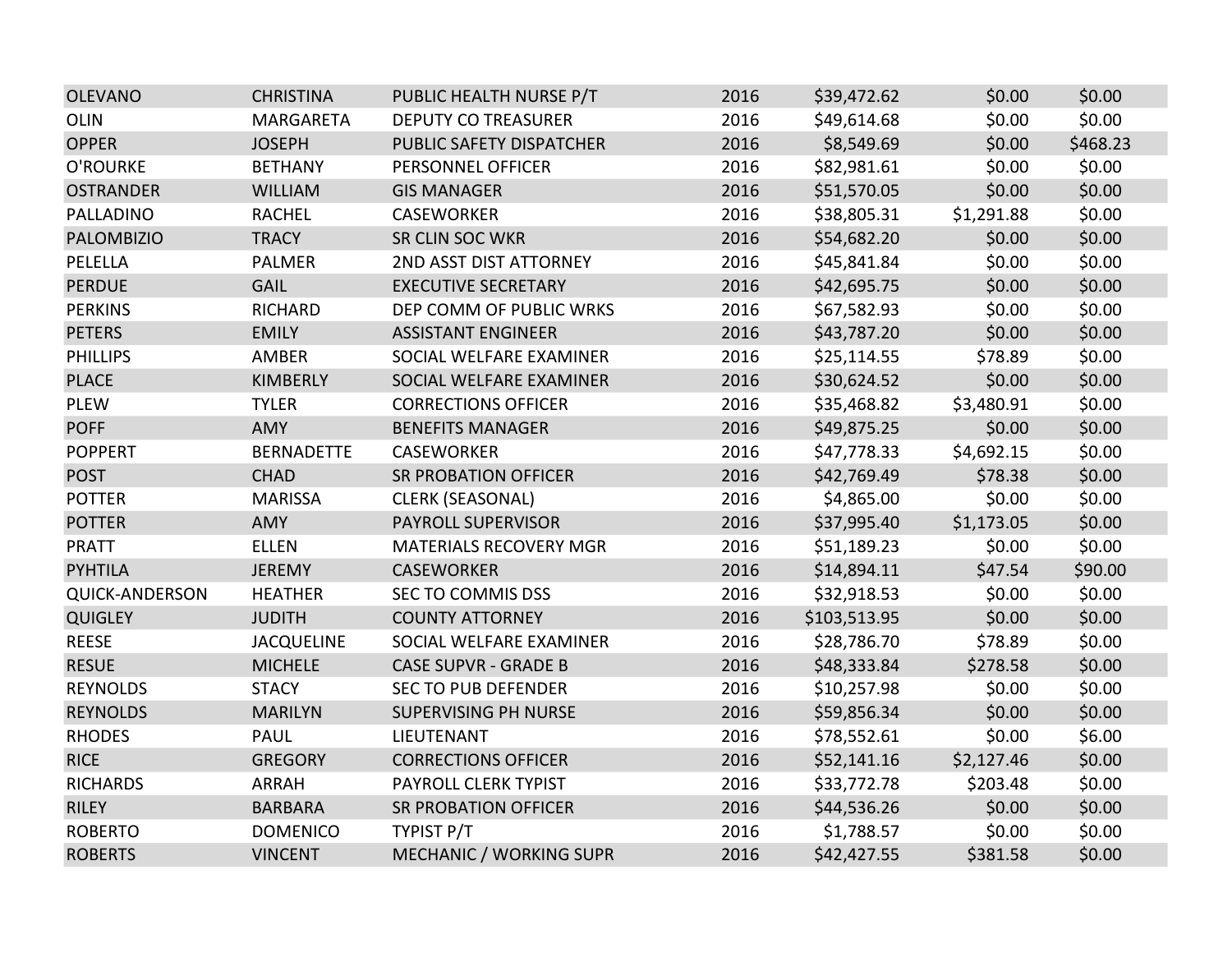| <b>ROBERTS</b>     | <b>MICHAEL</b>   | <b>TIOGA COUNTY LEGISLATOR</b> | 2016 | \$10,224.96 | \$0.00      | \$0.00     |
|--------------------|------------------|--------------------------------|------|-------------|-------------|------------|
| <b>ROBINS</b>      | <b>MICHELE</b>   | SOCIAL WELFARE EXAMINER        | 2016 | \$41,270.86 | \$0.00      | \$0.00     |
| ROBSON-CROMER      | <b>MARCIA</b>    | <b>SR CLIN SOC WKR</b>         | 2016 | \$54,155.17 | \$0.00      | \$0.00     |
| <b>ROCKWELL</b>    | <b>DIANE</b>     | <b>SEC TO SHERIFF</b>          | 2016 | \$58,124.86 | \$0.00      | \$0.00     |
| <b>ROCKWELL</b>    | <b>BRYAN</b>     | <b>WORKING SUPERVISOR</b>      | 2016 | \$71,191.75 | \$14,221.38 | \$0.00     |
| <b>RODRIGUEZ</b>   | <b>KELLY</b>     | COMMUNITY SERV WORKER P/T      | 2016 | \$10,056.93 | \$0.00      | \$0.00     |
| <b>ROOT</b>        | <b>CHRISTIAN</b> | <b>1ST ASST CO ATTORNEY</b>    | 2016 | \$86,172.21 | \$0.00      | \$0.00     |
| <b>ROOT</b>        | <b>CHARLES</b>   | WELF MNGMT SYST COORD          | 2016 | \$41,869.46 | \$45.28     | \$0.00     |
| <b>ROSENBERGER</b> | <b>TERI</b>      | <b>PROB SUPERVISOR</b>         | 2016 | \$54,882.21 | \$0.00      | \$0.00     |
| <b>ROSSI</b>       | <b>MICHAEL</b>   | <b>HEAVY EQUIP OPERATOR I</b>  | 2016 | \$33,822.01 | \$1,564.67  | \$0.00     |
| <b>ROSSI</b>       | <b>ANDREA</b>    | SOCIAL WELFARE EXAMINER        | 2016 | \$21,040.16 | \$0.00      | \$0.00     |
| <b>ROUGHT</b>      | <b>LINDA</b>     | <b>CORRECTIONS OFFICER</b>     | 2016 | \$71,901.07 | \$17,573.85 | \$0.00     |
| <b>ROWLEY</b>      | <b>DEBORAH</b>   | <b>TYPIST</b>                  | 2016 | \$9,028.07  |             |            |
| <b>RUSSELL</b>     | <b>ANDREW</b>    | <b>CORRECTIONS OFFICER</b>     | 2016 | \$41,187.64 | \$3,484.18  | \$0.00     |
| <b>RUSSELL</b>     | <b>DAVID</b>     | <b>CORRECTIONS OFFICER</b>     | 2016 | \$61,014.29 | \$8,974.22  | \$0.00     |
| SADDLEMIRE         | <b>SANDRA</b>    | DEP COMM OF ELEC BOARD         | 2016 | \$32,215.95 | \$0.00      | \$0.00     |
| SAMPEY             | <b>JODI</b>      | <b>SUPVG CLIN SOC WKR</b>      | 2016 | \$64,503.97 | \$234.34    | \$0.00     |
| <b>SAMPSON</b>     | <b>LINDA</b>     | SEC TO ECON DEV & PLAN         | 2016 | \$35,881.77 | \$0.00      | \$0.00     |
| SANDERS            | <b>JAMAAL</b>    | <b>CORRECTIONS OFFICER</b>     | 2016 | \$48,868.64 | \$4,030.87  | \$0.00     |
| <b>SARACENO</b>    | <b>TERESA</b>    | DEPUTY DIR OF ECON DEV         | 2016 | \$61,370.02 | \$0.00      | \$0.00     |
| SARNICOLA          | <b>JOHN</b>      | <b>DENTIST</b>                 | 2016 | \$43,643.53 | \$0.00      | \$0.00     |
| SAUERBREY          | <b>MARTHA</b>    | <b>CHAIR CO LEGISLATURE</b>    | 2016 | \$32,927.71 | \$0.00      | \$0.00     |
| <b>SAXTON</b>      | <b>KANDI</b>     | <b>CASEWORKER</b>              | 2016 | \$45,176.11 | \$714.82    | \$0.00     |
| <b>SCHERRER</b>    | <b>DANIEL</b>    | PUB HEALTH SANITARIAN          | 2016 | \$40,748.28 | \$0.00      | \$0.00     |
| <b>SCHMIDT</b>     | <b>TIMOTHY</b>   | <b>INVESTIGATOR</b>            | 2016 | \$80,757.87 | \$5,202.42  | \$220.34   |
| <b>SCHOONOVER</b>  | <b>DAVID</b>     | <b>DEPUTY SHERIFF</b>          | 2016 | \$65,928.93 | \$10,984.21 | \$1,664.30 |
| <b>SCHRADER</b>    | <b>ROGER</b>     | <b>CASEWORKER</b>              | 2016 | \$24,863.15 | \$277.72    | \$0.00     |
| <b>SCHREINER</b>   | <b>ROY</b>       | <b>CORRECTIONS OFFICER</b>     | 2016 | \$55,423.74 | \$796.52    | \$0.00     |
| <b>SCHUMACHER</b>  | <b>LISA</b>      | <b>OFFICE SPECIALIST I</b>     | 2016 | \$28,737.71 | \$0.00      | \$0.00     |
| <b>SCOTT</b>       | <b>JOHN</b>      | COUNTY FIRE COORD P/T          | 2016 | \$10,248.64 | \$0.00      | \$0.00     |
| <b>SCUDDER</b>     | <b>MARK</b>      | <b>VOTING MACHINE TECH</b>     | 2016 | \$8,792.55  | \$0.00      | \$0.00     |
| <b>SEARLES</b>     | <b>KATIE</b>     | <b>OFFICE SPECIALIST III</b>   | 2016 | \$29,208.68 | \$0.00      | \$0.00     |
| <b>SEDLACEK</b>    | <b>JACLYN</b>    | <b>DEPUTY SHERIFF</b>          | 2016 | \$60,372.09 | \$6,654.37  | \$1,508.15 |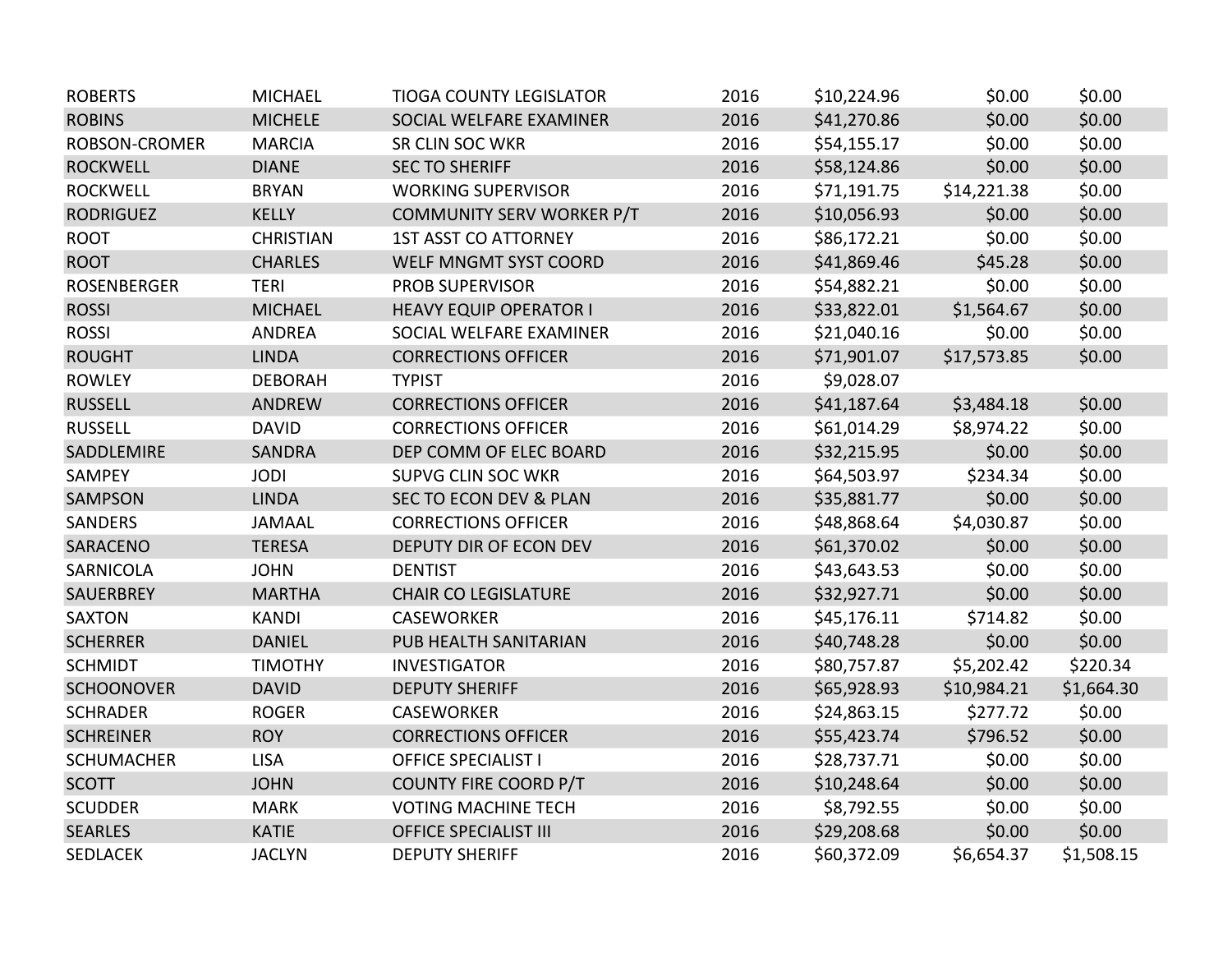| <b>SEDORE</b>       | <b>EMMA</b>      | HISTORIAN P/T                  | 2016 | \$4,304.04  | \$0.00      | \$0.00     |
|---------------------|------------------|--------------------------------|------|-------------|-------------|------------|
| <b>SHATTUCK</b>     | <b>ERIN</b>      | <b>SR CASEWORKER</b>           | 2016 | \$46,686.47 | \$4,611.67  | \$0.00     |
| SHEPARDSON          | <b>JEFFREY</b>   | <b>AUTOMOTIVE STOCK CLERK</b>  | 2016 | \$40,376.80 | \$1,293.43  | \$0.00     |
| SHOLLENBERGER       | <b>SEAN</b>      | <b>CORRECTIONS OFFICER</b>     | 2016 | \$62,197.84 | \$7,870.62  | \$0.00     |
| <b>SHRAUGER</b>     | <b>WILLIAM</b>   | <b>MAINTENANCE MECH III</b>    | 2016 | \$36,415.61 | \$26.16     | \$0.00     |
| <b>SHULER</b>       | <b>MARGARET</b>  | PUBLIC HEALTH NURSE P/T        | 2016 | \$35,552.07 | \$0.00      | \$0.00     |
| <b>SIANG</b>        | <b>KADEN</b>     | <b>DEPUTY SHERIFF</b>          | 2016 | \$61,029.28 | \$8,212.46  | \$1,558.49 |
| <b>SIFEN</b>        | <b>KRISTI</b>    | <b>CORRECTIONS OFFICER</b>     | 2016 | \$46,353.77 | \$1,616.00  | \$0.00     |
| <b>SIGNS</b>        | <b>KAREN</b>     | <b>ACCTING ASSOCIATE III</b>   | 2016 | \$26,958.03 | \$0.00      | \$0.00     |
| <b>SILVESTRI</b>    | <b>CHRISTINA</b> | <b>RECORDS MGT OFFICER</b>     | 2016 | \$34,567.42 | \$0.00      | \$0.00     |
| <b>SINGLETON</b>    | LARRY            | <b>ASST FIRE COORD P/T</b>     | 2016 | \$4,311.06  | \$0.00      | \$0.00     |
| SISENSTEIN          | <b>JUNE</b>      | <b>EXECUTIVE SECRETARY</b>     | 2016 | \$38,807.93 | \$0.00      | \$0.00     |
| <b>SLOCUM</b>       | <b>JEAN</b>      | <b>OFFICE SPECIALIST II</b>    | 2016 | \$34,135.48 | \$0.00      | \$0.00     |
| <b>SNAPP</b>        | <b>CARLTON</b>   | <b>SIGN MAINTENANCE WORKER</b> | 2016 | \$46,730.92 | \$2,733.66  | \$0.00     |
| <b>SPALLONE</b>     | <b>ROBERT</b>    | <b>DEPUTY SHERIFF</b>          | 2016 | \$66,997.45 | \$0.00      | \$133.09   |
| SPANGENBURG         | <b>KEITH</b>     | <b>CORRECTIONS OFFICER</b>     | 2016 | \$38,347.19 | \$643.73    | \$0.00     |
| SPANGENBURG         | <b>DENNIS</b>    | <b>CORRECTIONS SERGEANT</b>    | 2016 | \$61,206.34 | \$2,215.62  | \$0.00     |
| SPANGENBURG         | <b>WILLIAM</b>   | <b>CORRECTIONS OFFICER</b>     | 2016 | \$56,255.15 | \$1,824.67  | \$0.00     |
| <b>STANDINGER</b>   | <b>WILLIAM</b>   | <b>TIOGA COUNTY LEGISLATOR</b> | 2016 | \$11,251.20 | \$0.00      | \$0.00     |
| <b>STANTON</b>      | <b>HEATHER</b>   | <b>PROBATION OFFICER</b>       | 2016 | \$41,428.37 | \$801.34    | \$0.00     |
| <b>STEPHENS</b>     | <b>DIANE</b>     | <b>SEC TO CO ATTORNEY</b>      | 2016 | \$39,924.39 | \$0.00      | \$0.00     |
| <b>STOTLER</b>      | DONNA-MARIE      | TYPIST P/T                     | 2016 | \$8,978.00  | \$0.00      | \$0.00     |
| <b>STOUGHTON</b>    | <b>DOREEN</b>    | <b>RECORDING CLERK</b>         | 2016 | \$37,066.11 | \$0.00      | \$0.00     |
| <b>STRUBLE</b>      | <b>ELIZABETH</b> | PUBLIC SAFETY DISPATCHER       | 2016 | \$38,064.74 | \$2,194.31  | \$1,174.40 |
| <b>STUBECKI</b>     | <b>DEBORA</b>    | <b>ACCT CLERK - TYPIST P/T</b> | 2016 | \$10,232.48 | \$0.00      | \$0.00     |
| SULLIVAN            | <b>LORETTA</b>   | <b>TIOGA COUNTY LEGISLATOR</b> | 2016 | \$10,640.66 | \$0.00      | \$0.00     |
| <b>SWARTS</b>       | <b>DOUGLAS</b>   | <b>CORRECTIONS OFFICER</b>     | 2016 | \$54,327.22 | \$0.00      | \$0.00     |
| <b>TALCOTT</b>      | <b>BRADLEY</b>   | <b>CORRECTIONS OFFICER</b>     | 2016 | \$4,809.05  | \$0.00      | \$0.00     |
| <b>TATICH</b>       | <b>ROBERT</b>    | <b>INVESTIGATOR</b>            | 2016 | \$69,829.26 | \$19,815.56 | \$0.00     |
| <b>TEED</b>         | <b>ANITA</b>     | <b>SUPPORT INVESTIGATOR</b>    | 2016 | \$44,328.16 | \$0.00      | \$0.00     |
| <b>TERENZI</b>      | <b>ROSE</b>      | <b>ACCTING ASSOCIATE I</b>     | 2016 | \$25,209.36 | \$0.00      | \$0.00     |
| <b>TESLEV-KLETT</b> | <b>VIOLETA</b>   | <b>CLINICAL SOCIAL WORKER</b>  | 2016 | \$51,799.16 | \$0.00      | \$0.00     |
| <b>THAYER</b>       | <b>CHARLES</b>   | <b>HEAVY EQUIP OPERATOR I</b>  | 2016 | \$40,414.02 | \$1,846.79  | \$0.00     |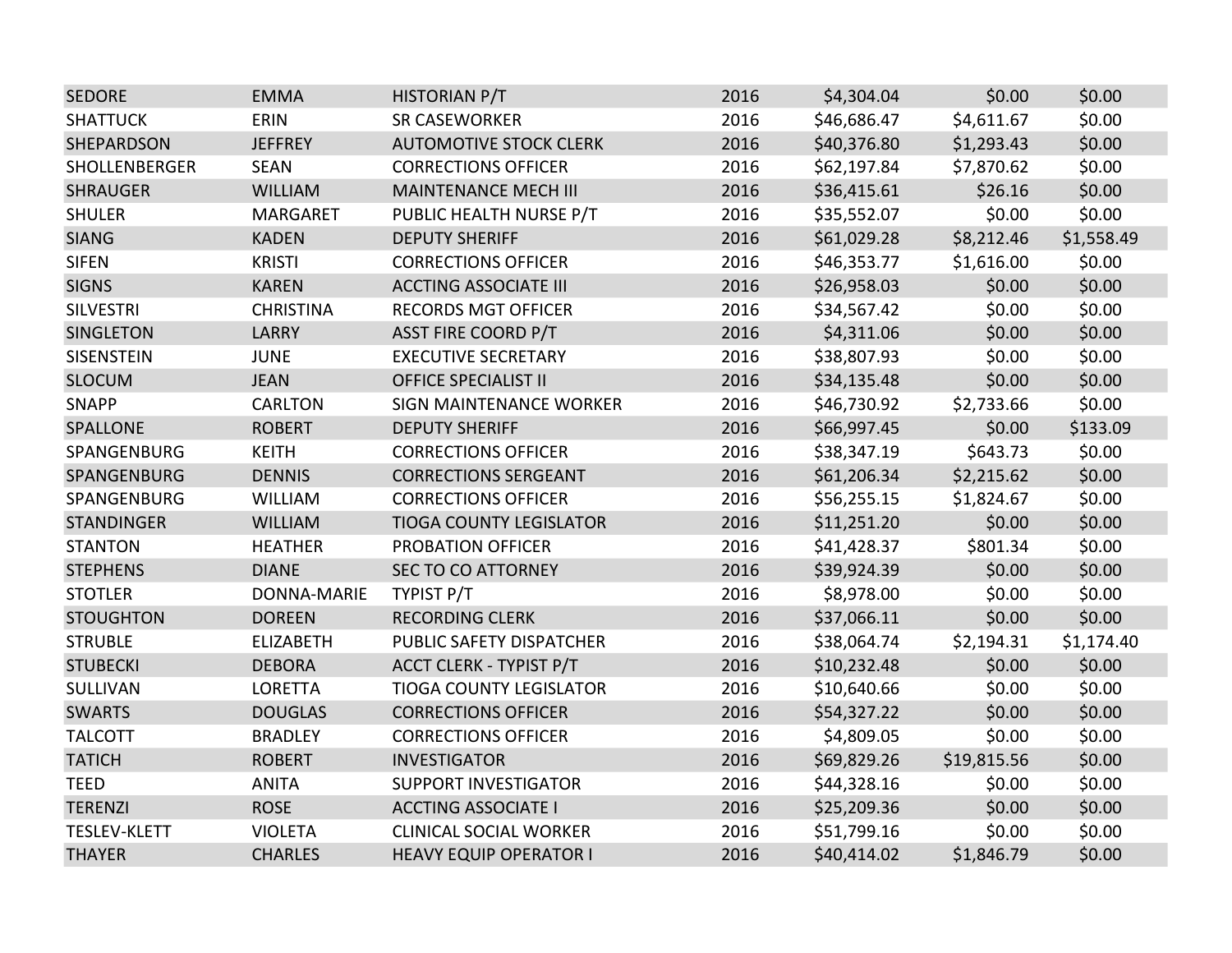| <b>THOMPSON</b>     | <b>NATALIE</b>     | DIR EMPLOY & TRANS SUPP        | 2016 | \$62,108.30 | \$0.00     | \$0.00   |
|---------------------|--------------------|--------------------------------|------|-------------|------------|----------|
| <b>TIEFENTHALER</b> | <b>DYLAN</b>       | <b>DEPUTY SHERIFF</b>          | 2016 | \$36,928.00 | \$952.33   | \$362.41 |
| <b>TIFFANY</b>      | SARAH              | <b>CASEWORKER</b>              | 2016 | \$41,963.72 | \$858.53   | \$0.00   |
| <b>TIFFANY</b>      | <b>JEFFREY</b>     | COOK/MANAGER                   | 2016 | \$54,827.22 | \$0.00     | \$0.00   |
| <b>TINGLEY</b>      | <b>RUTH</b>        | SOCIAL WELFARE EXAMINER        | 2016 | \$32,325.92 | \$0.00     | \$0.00   |
| <b>TINNEY</b>       | <b>LEEANN</b>      | DIR OF ECON DEV & PLAN         | 2016 | \$72,877.17 | \$0.00     | \$0.00   |
| <b>TIRINATO</b>     | <b>CARRIE</b>      | <b>CLINICAL SOCIAL WORKER</b>  | 2016 | \$56,046.20 | \$398.58   | \$0.00   |
| <b>TITUS</b>        | <b>CHRISTOPHER</b> | <b>CASEWORKER</b>              | 2016 | \$45,016.33 | \$4,109.63 | \$0.00   |
| <b>TOOMBS</b>       | <b>BERNADETTE</b>  | <b>COMIS BOARD OF ELEC</b>     | 2016 | \$39,791.75 | \$0.00     | \$0.00   |
| <b>TORREY</b>       | <b>EMORY</b>       | <b>SUPPORT INVESTIGATOR</b>    | 2016 | \$37,439.78 | \$0.00     | \$0.00   |
| <b>TOWNSEND</b>     | <b>MARI</b>        | <b>ASST PUBLIC DEFENDER</b>    | 2016 | \$57,261.18 | \$0.00     | \$0.00   |
| <b>TRIPICCO</b>     | <b>MICHELE</b>     | <b>CIVIL LAW CLERK</b>         | 2016 | \$26,719.20 | \$0.00     | \$0.00   |
| <b>ULRICH</b>       | <b>SHARON</b>      | <b>RECORDING CLERK</b>         | 2016 | \$31,873.66 | \$0.00     | \$0.00   |
| <b>UPDYKE</b>       | <b>DENNIS</b>      | <b>CORRECTIONS OFFICER</b>     | 2016 | \$38,832.03 | \$1,128.57 | \$0.00   |
| VANDEMARK           | <b>VALERIE</b>     | <b>MOTOR VEHICLE EXAMINER</b>  | 2016 | \$27,288.97 | \$0.00     | \$0.00   |
| VANDERPOEL          | <b>RICKY</b>       | <b>MOTOR EQUIP OPERATOR II</b> | 2016 | \$14,619.57 | \$210.98   | \$0.00   |
| <b>VANWERT</b>      | <b>JOHN</b>        | 2ND ASST CO ATTORNEY           | 2016 | \$74,676.73 | \$0.00     | \$0.00   |
| <b>VOUGHT</b>       | <b>ROBERT</b>      | <b>CORRECTIONS OFFICER</b>     | 2016 | \$55,667.73 | \$1,340.51 | \$0.00   |
| <b>WARD</b>         | <b>PENELOPE</b>    | <b>ACCTING ASSOCIATE II</b>    | 2016 | \$24,344.41 | \$0.00     | \$0.00   |
| <b>WARD</b>         | <b>KIMBERLY</b>    | <b>CIVIL MANAGER</b>           | 2016 | \$46,022.58 | \$0.00     | \$0.00   |
| <b>WARD</b>         | <b>WILLIAM</b>     | <b>MOTOR EQUIP OPERATOR II</b> | 2016 | \$31,130.63 | \$565.72   | \$0.00   |
| <b>WARNER</b>       | <b>SAMUEL</b>      | <b>CORRECTIONS OFFICER</b>     | 2016 | \$4,049.58  | \$0.00     | \$0.00   |
| <b>WASKO</b>        | <b>STEVEN</b>      | <b>CORRECTIONS OFFICER</b>     | 2016 | \$36,241.11 | \$3,318.64 | \$0.00   |
| <b>WATERMAN</b>     | <b>BRIAN</b>       | <b>HEAVY EQUIP OPRATOR III</b> | 2016 | \$38,471.96 | \$1,674.04 | \$0.00   |
| <b>WEBSTER</b>      | SAMANTHA           | <b>SUPPORT INVESTIGATOR</b>    | 2016 | \$33,679.15 | \$0.00     | \$0.00   |
| <b>WEED</b>         | <b>MEGAN</b>       | <b>COMMUNITY SERV WORKER</b>   | 2016 | \$11,448.42 | \$0.00     | \$0.00   |
| <b>WERNER</b>       | <b>DENISE</b>      | <b>OFFICE SPECIALIST II</b>    | 2016 | \$24,854.31 | \$0.00     | \$0.00   |
| <b>WERTMAN</b>      | <b>MARILYN</b>     | SEC TO PUB HEALTH DIR          | 2016 | \$32,262.73 | \$0.00     | \$0.00   |
| WESTMILLER          | <b>JUDY</b>        | SEC TO COMMISSIONER DSS        | 2016 | \$41,390.07 | \$0.00     | \$0.00   |
| <b>WESTON</b>       | <b>DALE</b>        | <b>TIOGA COUNTY LEGISLATOR</b> | 2016 | \$11,459.55 | \$0.00     | \$0.00   |
| <b>WHIPPLE</b>      | <b>JULIE</b>       | PRIN SOC WELF EXAMINER         | 2016 | \$49,544.03 | \$1,232.42 | \$0.00   |
| <b>WHITE</b>        | <b>EDWARD</b>      | <b>HEAVY EQUIP OPRATOR III</b> | 2016 | \$29,277.10 | \$0.00     | \$0.00   |
| <b>WHITE</b>        | <b>BRIAN</b>       | <b>MOTOR EQUIP OPRATOR III</b> | 2016 | \$36,340.96 | \$844.20   | \$0.00   |